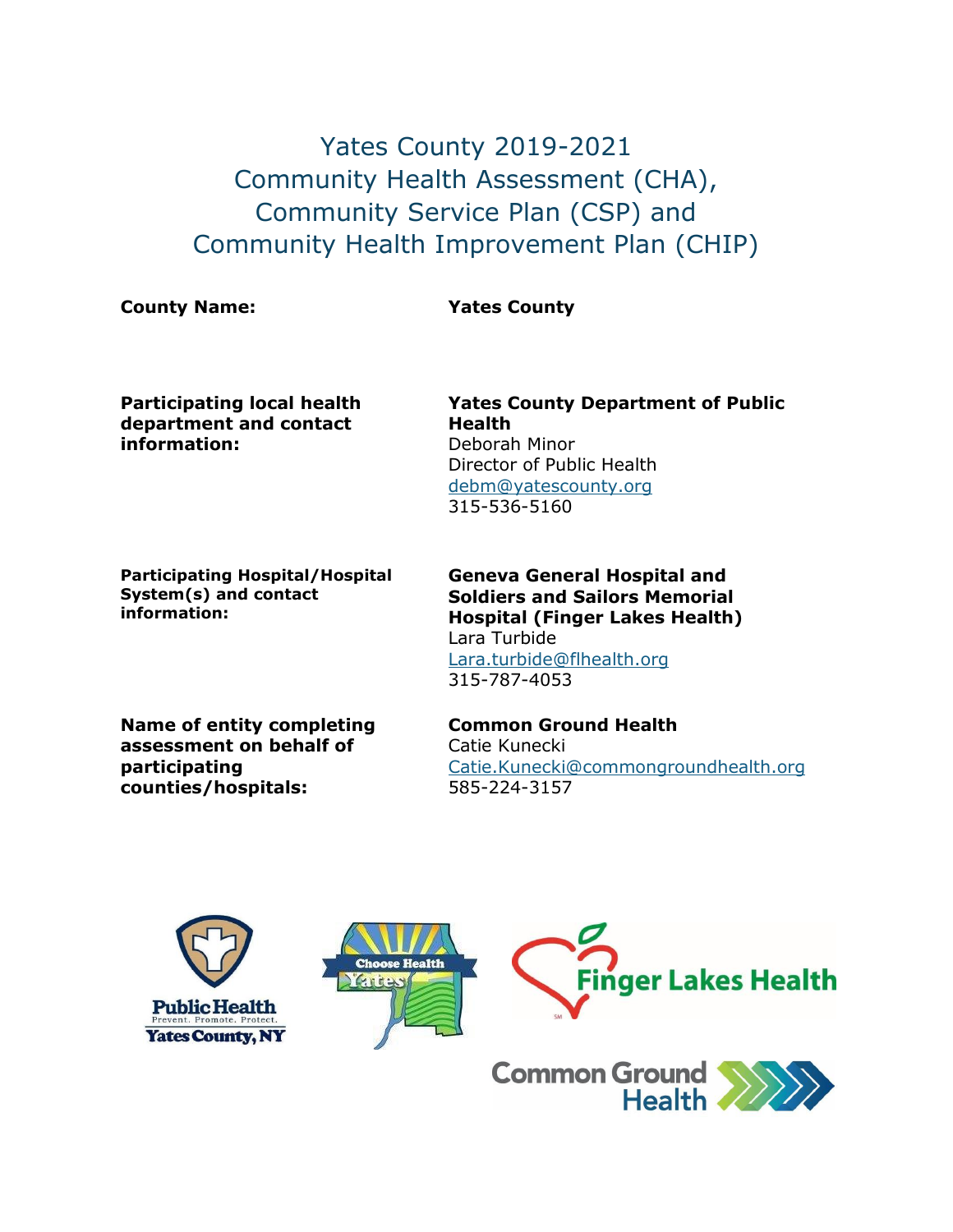

## Yates County Executive Summary

The Yates County Health Department, in partnership with Finger Lakes Health, has

selected the following priority areas and disparity for the 2019-2021 assessment and planning period:

| County              | <b>Priority Areas &amp; Disparity</b>                                              |
|---------------------|------------------------------------------------------------------------------------|
| <b>Yates County</b> | <b>Prevent Chronic Disease</b>                                                     |
|                     | 1. Chronic Disease Preventative Care and Management                                |
|                     | <b>Promote Well-Being and Prevent Mental and Substance</b><br><b>Use Disorders</b> |
|                     | 2. Prevent mental and substance use disorders                                      |
|                     | Disparity: low income (chronic disease)                                            |

Selection of the 2019-2021 Community Health Assessment (CHA), Community Service Plan (CSP) and Community Health Improvement Plan (CHIP) priority and disparity areas was a joint process which began in the summer of 2018 with assistance from the S2AY Rural Health Network and Common Ground Health. A variety of partners were engaged throughout the process including the public health departments and hospital staff, Community Based Organizations (CBOs), county legislation, the S2AY Rural Health Network, Common Ground Health, and more. The community at large was engaged throughout the assessment period via a regional health survey in 2018 (*My Health Story 2018*) and focus groups. Partners' role in the assessment were to help inform and select the 2019-2021 priority areas by sharing any pertinent data or concerns and actively participating in planning meetings.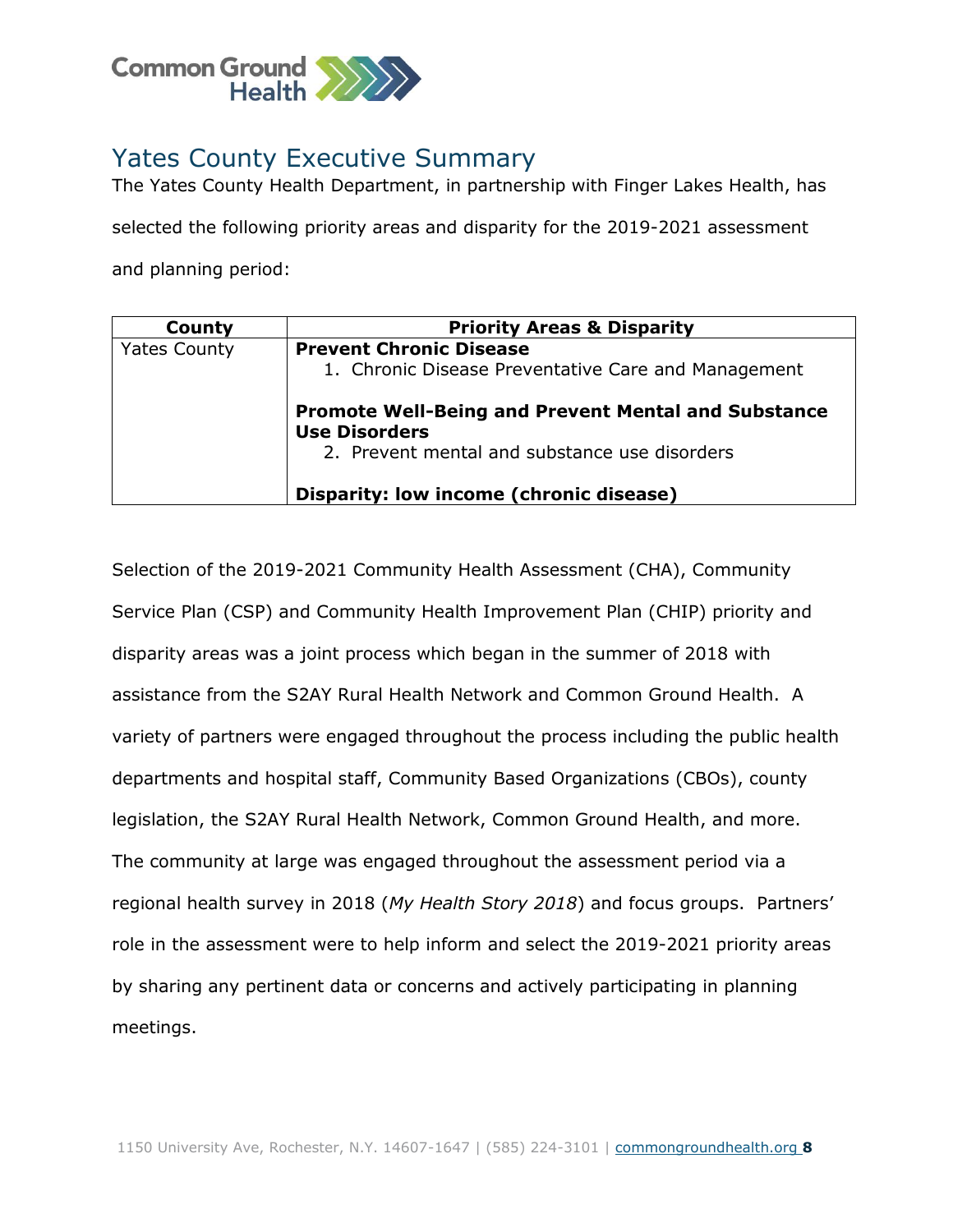

On May 8, 2019, the health department engaged key stakeholders in a prioritization meeting facilitated by the S2AY Rural Health Network. Key partners and community members were invited to attend the prioritization meetings, including all those who attended prior focus groups. Social media platforms, e-mail, news media and newsletters were utilized to help stimulate participation. Common Ground Health provided group members copies of county specific pre-read documents in advance of the meetings. The documents included information on current priority areas and progress made to date, as well as a mix of updated quantitative, qualitative, primary and secondary data on each of the five priority areas outlined in the New York State Prevention Agenda. Data were collected from a variety of different sources including, but not limited, to the American Community Survey, the enhanced Behavioral Risk Factor Surveillance System, Vital Statistics, communicable disease and dental reports and primary data collected from the *My Health Story 2018* Survey. A copy of the pre-read document, prioritization meeting materials and meeting attendees are available upon request.

Using the above referenced data and group discussions, participants utilized Hanlon and PEARL methods<sup>2</sup> to rank a list of group identified and pre-populated priorities. To address the previously mentioned priorities and disparities, the health department facilitated a CHIP planning meeting where partners discussed opportunities to leverage existing work. Existing work efforts were then compared

j

<sup>2</sup> Hanlon and Pearl are methods which rate items based on size and seriousness of the problem as well as effectiveness of interventions.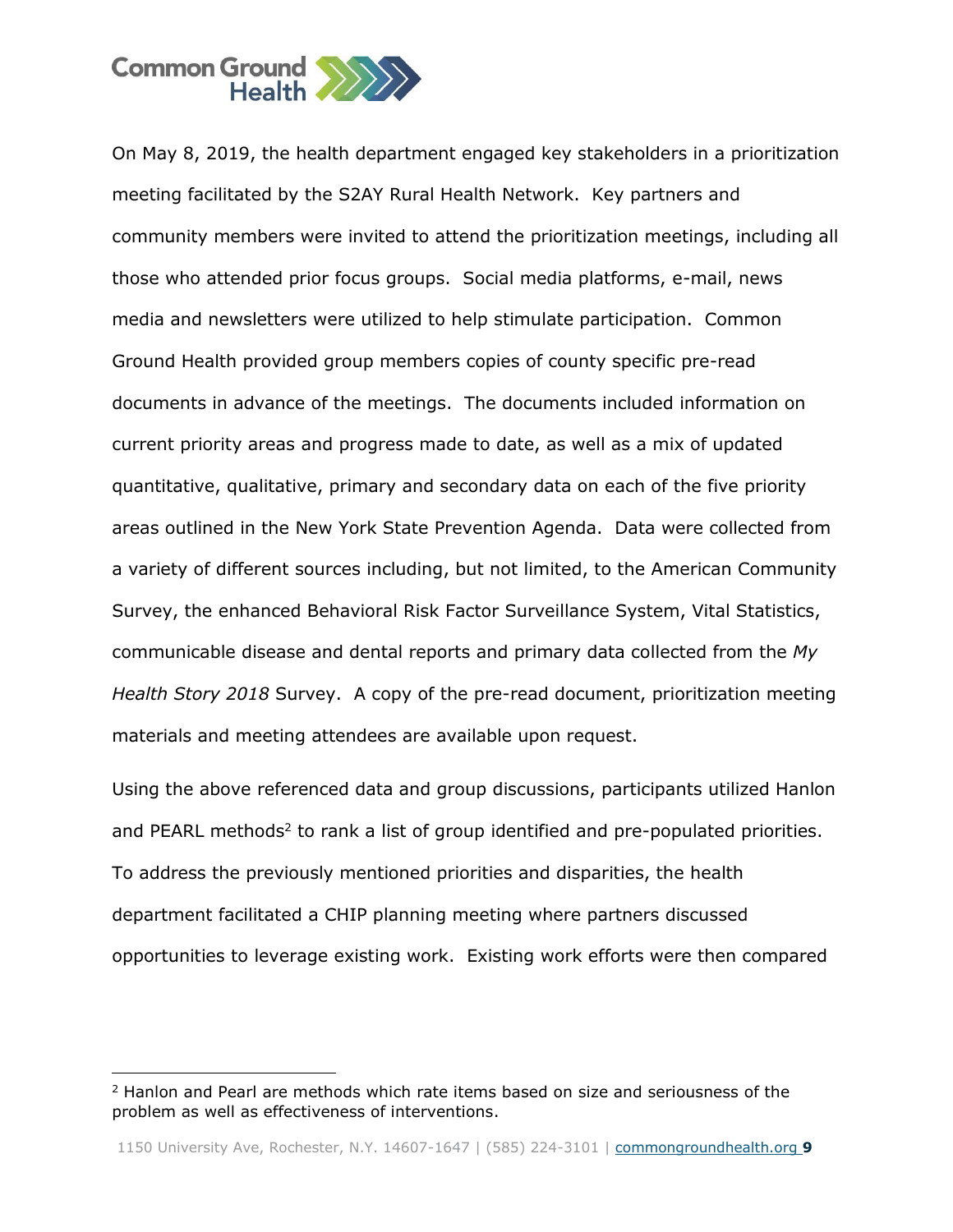

to intervention options (primarily selected from the New York State Prevention

Agenda Refresh Chart) and were informally voted on and selected.

Regionally<sup>3</sup>, Yates County aligns with nearby counties on several interventions

including the following:

j

| <b>Focus Area</b>                                      | Intervention* & # of Counties Selected                                                                                                                                                                                                                                      |
|--------------------------------------------------------|-----------------------------------------------------------------------------------------------------------------------------------------------------------------------------------------------------------------------------------------------------------------------------|
| Chronic disease<br>preventative care<br>and management | 4.1.2 Conduct one-on-one (by phone or in-person) and group education<br>(presentation or other interactive session in a church, home, senior center or<br>other setting) (selected by three counties)                                                                       |
|                                                        | 4.1.3 Use small media such as videos, printed materials (letters, brochures,<br>newsletters) and health communications to build public awareness and demand<br>(selected by four counties)                                                                                  |
| Prevent mental<br>and substance<br>use disorders       | <b>2.2.5</b> Establish additional permanent safe disposal sites for prescription drugs<br>and organized take-back days (selected by three counties)                                                                                                                         |
|                                                        | 2.3.3 Grow resilient communities through education, engagement,<br>activation/mobilization and celebration (selected by three counties)                                                                                                                                     |
|                                                        | <b>2.5.4</b> Identify and support people at risk: Gatekeeper training, crisis<br>intervention, treatment for people at risk of suicide, treatment to prevent re-<br>attempts, post-intervention, safe reporting and messaging about suicides<br>(selected by five counties) |
|                                                        | *Interventions shown are those where three or more counties selected the intervention. A full list of selected<br>interventions can be found in the county improvement plan found in appendix A.                                                                            |

Chronic Disease Preventative Care and Management was a widely selected focus area by several regional counties (six out of eight counties). Many counties, including Yates, have selected goals which revolve around increasing cancer screening rates. Leveraging region-wide all of the previously mentioned interventions will aid in reaching as many persons as possible throughout the region. In addition, wide-spread goal alignment exists among promotion of wellbeing and prevention of mental and substance use disorders. Several counties,

<sup>&</sup>lt;sup>3</sup> The region includes eight of the nine Finger Lakes counties: Yates, Livingston, Ontario, Yates, Seneca, Steuben, Wayne and Yates Counties.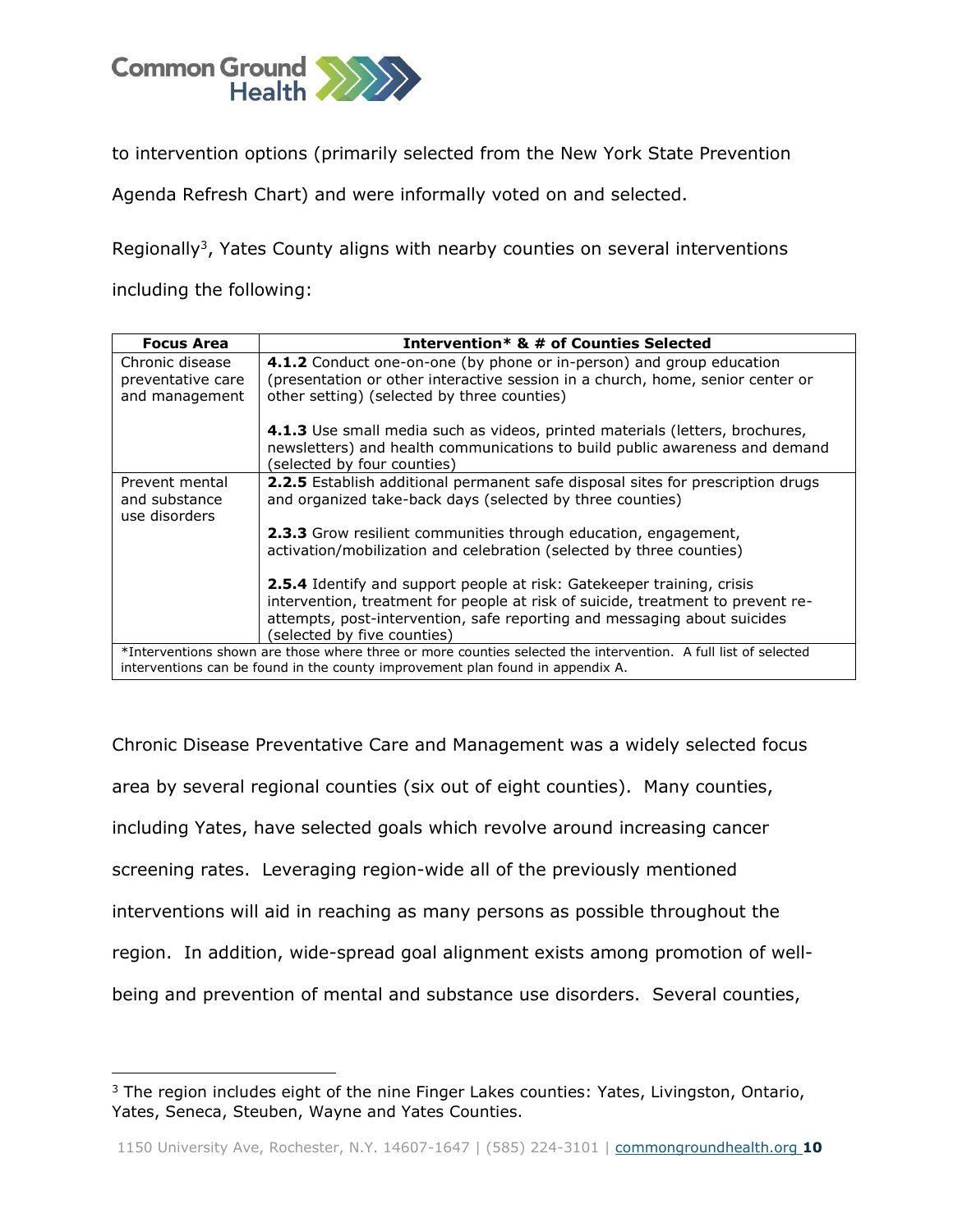

including Yates, have selected goals that revolve around prevention of suicides and addressing adverse childhood experiences (ACEs). The complete list of Yates County's selected interventions, process measures and partner roles in implementation processes can be found in the county's Community Health Improvement Plan grid (Appendix A).

The CHIP's designated overseeing body, Choose Health Yates, meets on a monthly basis. The group has historically reviewed and updated the Community Health Improvement Plan and will continue to fulfill that role. During meetings, group members will identify any mid-course actions that need to be taken and modify the implementation plan accordingly. Progress will be tracked during meetings via partner report outs and will be recorded in meeting minutes and a CHIP progress chart. Partners and the community will continue to be engaged and apprised of progress via website postings, email notification, presentations, and social media postings.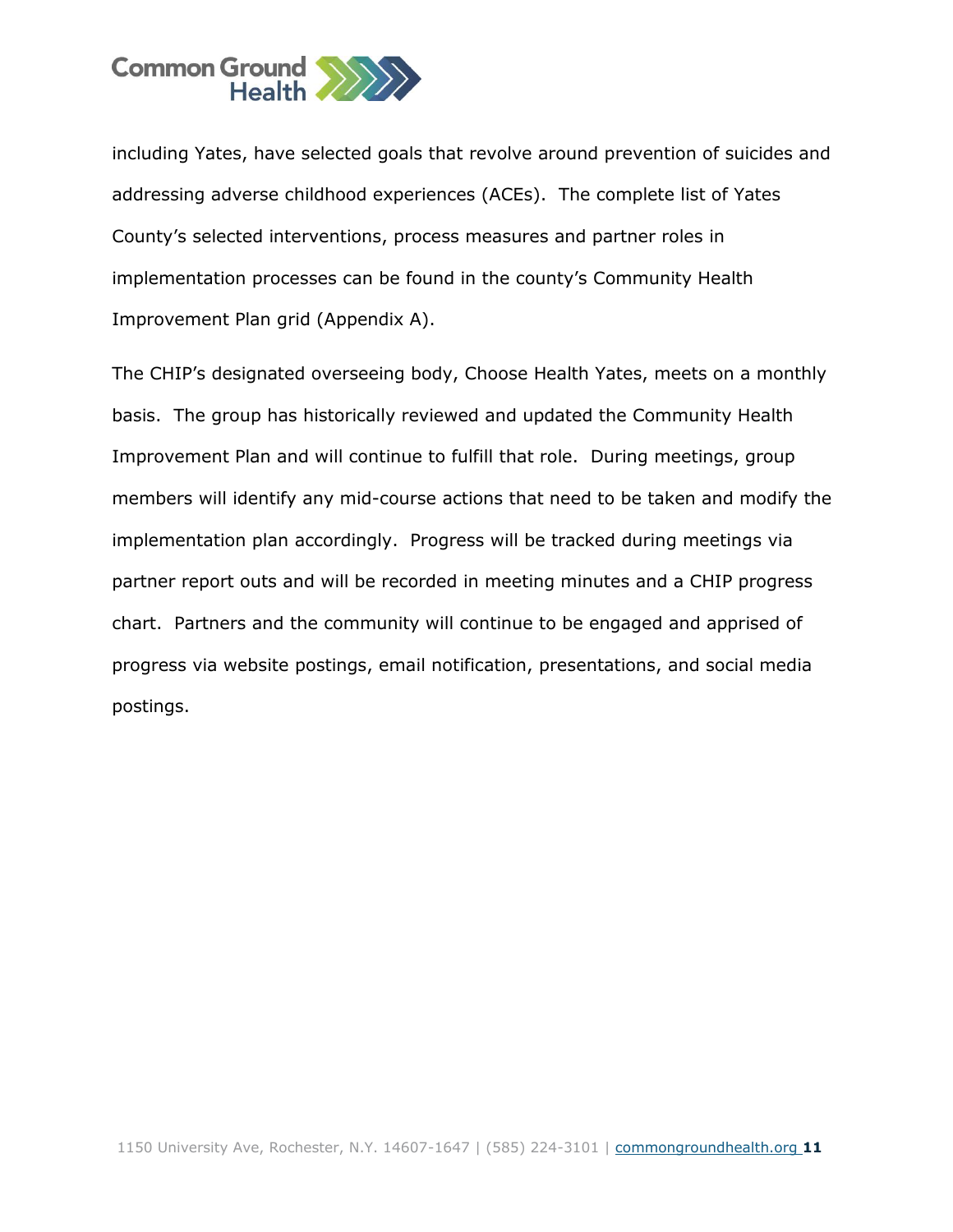

## **Community Health Improvement Plan**

|                                                     | <b>Priority: Prevent Chronic Disease</b>                       |                                                      |                                                     |                                                     |                                                                                                                                                                  |  |  |  |  |  |
|-----------------------------------------------------|----------------------------------------------------------------|------------------------------------------------------|-----------------------------------------------------|-----------------------------------------------------|------------------------------------------------------------------------------------------------------------------------------------------------------------------|--|--|--|--|--|
|                                                     |                                                                |                                                      | <b>Focus Area 4: Preventive Care and Management</b> |                                                     |                                                                                                                                                                  |  |  |  |  |  |
|                                                     |                                                                |                                                      | Timeframe: To be completed by December 31, 2021     |                                                     |                                                                                                                                                                  |  |  |  |  |  |
|                                                     |                                                                |                                                      | <b>Goal 4.1 Increase Cancer Screening Rates</b>     |                                                     |                                                                                                                                                                  |  |  |  |  |  |
|                                                     |                                                                |                                                      | Disparity: Lower SES, uninsured                     |                                                     |                                                                                                                                                                  |  |  |  |  |  |
|                                                     |                                                                |                                                      |                                                     |                                                     | Outcome Objective: 4.1.1 Increase the percentage of women with an annual household less than \$25,000 who receive a BREAST CANCER SCREENING based on most recent |  |  |  |  |  |
| guidelines.                                         |                                                                |                                                      |                                                     |                                                     |                                                                                                                                                                  |  |  |  |  |  |
| Intervention/                                       | <b>Process Measures</b>                                        | <b>Partner Role and</b>                              | 2019                                                | 2020                                                | 2021                                                                                                                                                             |  |  |  |  |  |
| Strategies/                                         |                                                                | <b>Resources</b>                                     |                                                     |                                                     |                                                                                                                                                                  |  |  |  |  |  |
| <b>Activities</b>                                   |                                                                |                                                      |                                                     |                                                     |                                                                                                                                                                  |  |  |  |  |  |
| 4.1.1 Work with health<br>care providers/clinics to | Number of health systems that<br>implement or improve provider | <b>Finger Lakes Health</b><br>(FLH) will utilize EHR | <b>Report on mammography</b><br>screening referral  | Report on mammography<br>screening referral numbers | Report on mammography screening<br>referral numbers for Yates County                                                                                             |  |  |  |  |  |
| put systems in place for                            | and patient reminder systems.                                  | (EMR) to make patient                                | numbers for Yates County                            | for Yates County from                               | from primary care practices.                                                                                                                                     |  |  |  |  |  |
| patient and provider                                |                                                                | referrals for screenings                             | from primary care                                   | primary care practices.                             |                                                                                                                                                                  |  |  |  |  |  |
| screening reminders                                 |                                                                | as appropriate. Staff                                | practices.                                          |                                                     | Provide mammography raw numbers                                                                                                                                  |  |  |  |  |  |
| (letter, postcards,<br>emails, recorded phone       |                                                                | time of .15 FTE to collect<br>and report aggregate   | Provide mammography                                 | Provide mammography raw<br>numbers for each service | for each service year.                                                                                                                                           |  |  |  |  |  |
| messages, electronic                                |                                                                | data                                                 | raw numbers for each                                | vear.                                               | Provide estimates of demographics                                                                                                                                |  |  |  |  |  |
| health records (EHRs)                               |                                                                |                                                      | service year.                                       |                                                     | to determine those of low SES                                                                                                                                    |  |  |  |  |  |
| alerts.                                             |                                                                |                                                      |                                                     |                                                     |                                                                                                                                                                  |  |  |  |  |  |
|                                                     | <b>Provide estimates of</b><br><b>Provide estimates of</b>     |                                                      |                                                     |                                                     |                                                                                                                                                                  |  |  |  |  |  |
|                                                     |                                                                |                                                      | demographics to                                     | demographics to determine                           |                                                                                                                                                                  |  |  |  |  |  |
|                                                     |                                                                |                                                      | determine those of low                              | those of low SES                                    |                                                                                                                                                                  |  |  |  |  |  |
|                                                     |                                                                |                                                      | <b>SES</b>                                          |                                                     |                                                                                                                                                                  |  |  |  |  |  |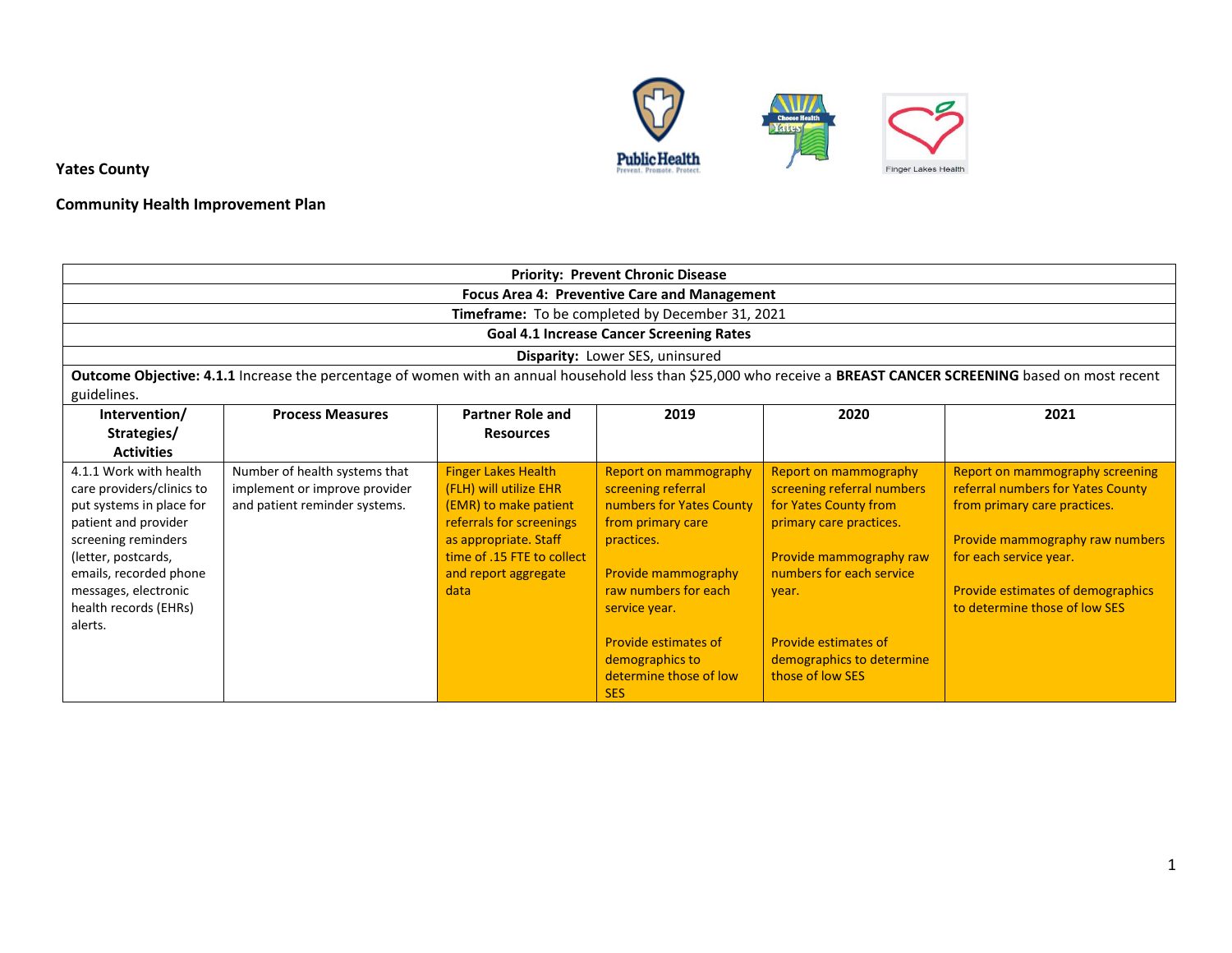| <b>Priority: Prevent Chronic Disease</b>            |  |  |  |  |
|-----------------------------------------------------|--|--|--|--|
| <b>Focus Area 4: Preventive Care and Management</b> |  |  |  |  |
| Timeframe: To be completed by December 31, 2021     |  |  |  |  |
| <b>Goal 4.1 Increase Cancer Screening Rates</b>     |  |  |  |  |
| <b>Disparity:</b> Lower SES, uninsured              |  |  |  |  |

**Outcome Objective: 4.1.1** Increase the percentage of women with an annual household less than \$25,000 who receive a **BREAST CANCER SCREENING** based on most recent guidelines.

| Intervention/<br><b>Process</b>                                                                                                                                                                                                                                                                                                                                          | <b>Partner Role and Resources</b>                      | 2019                                                                                                                                                                                                                                                                                                                                                                          | 2020                                                                                                                                                                                                                                                                                                                                                                                                                                                                                                                                                                             | 2021                                                                                                                                                                                                                                                                                                                                                                                                                          |
|--------------------------------------------------------------------------------------------------------------------------------------------------------------------------------------------------------------------------------------------------------------------------------------------------------------------------------------------------------------------------|--------------------------------------------------------|-------------------------------------------------------------------------------------------------------------------------------------------------------------------------------------------------------------------------------------------------------------------------------------------------------------------------------------------------------------------------------|----------------------------------------------------------------------------------------------------------------------------------------------------------------------------------------------------------------------------------------------------------------------------------------------------------------------------------------------------------------------------------------------------------------------------------------------------------------------------------------------------------------------------------------------------------------------------------|-------------------------------------------------------------------------------------------------------------------------------------------------------------------------------------------------------------------------------------------------------------------------------------------------------------------------------------------------------------------------------------------------------------------------------|
| Strategies/<br><b>Measures</b>                                                                                                                                                                                                                                                                                                                                           |                                                        |                                                                                                                                                                                                                                                                                                                                                                               |                                                                                                                                                                                                                                                                                                                                                                                                                                                                                                                                                                                  |                                                                                                                                                                                                                                                                                                                                                                                                                               |
| <b>Activities</b>                                                                                                                                                                                                                                                                                                                                                        |                                                        |                                                                                                                                                                                                                                                                                                                                                                               |                                                                                                                                                                                                                                                                                                                                                                                                                                                                                                                                                                                  |                                                                                                                                                                                                                                                                                                                                                                                                                               |
| Number of<br>4.1.2 Conduct one-on-<br>one (by phone or in<br>individuals<br>person) and group<br>reached<br>education<br>through<br>(presentation or other<br>education.<br>interactive session in a<br>church, home, senior<br>Change in<br>knowledge &<br>center or other<br>setting).<br>awareness of<br>need for<br>cancer<br>screenings<br>among groups<br>reached. | <b>Yates County Public</b><br>Health (YCPH)<br>0.1 FTE | Met with uninsured<br>Mennonite women<br>promoting mammograms<br>through the Mobile<br>Mammography unit.<br>Arranged 2 "Sister's Day"<br>events targeting uninsured<br>Mennonite women.<br>Surveyed local employers<br>(targeting women of lower)<br>SES) re: cancer screenings-<br>insurance coverage for<br>screenings, policies in place<br>for paid time off/flexing etc. | YCPH will conduct 1 presentation about<br>the importance of mammograms<br>targeting women of lower<br>SES/uninsured.<br>YCPH will reach out to the Yates County<br>Chamber of Commerce to discuss best<br>practices when targeting employers<br>about importance of cancer screenings.<br>YCPH will identify 1-2 employers that<br>employ women of lower SES re: the<br>importance of mammograms & policies<br>to improve access to screenings.<br>YCPH will reach out to members of the<br>Mennonite community to arrange<br>additional Mobile Mammography<br>screening events. | YCPH will conduct 1 presentation<br>about the importance of<br>mammograms targeting women of<br>lower SES/uninsured.<br>YCPH will target 1-2 employers<br>that employ women of lower SES<br>re: the importance of<br>mammograms & policies to<br>improve access to screenings.<br>YCPH will reach out to Finger Lakes<br>Community Health & Cancer<br>Services Program to address<br>mammograms in the migrant<br>population. |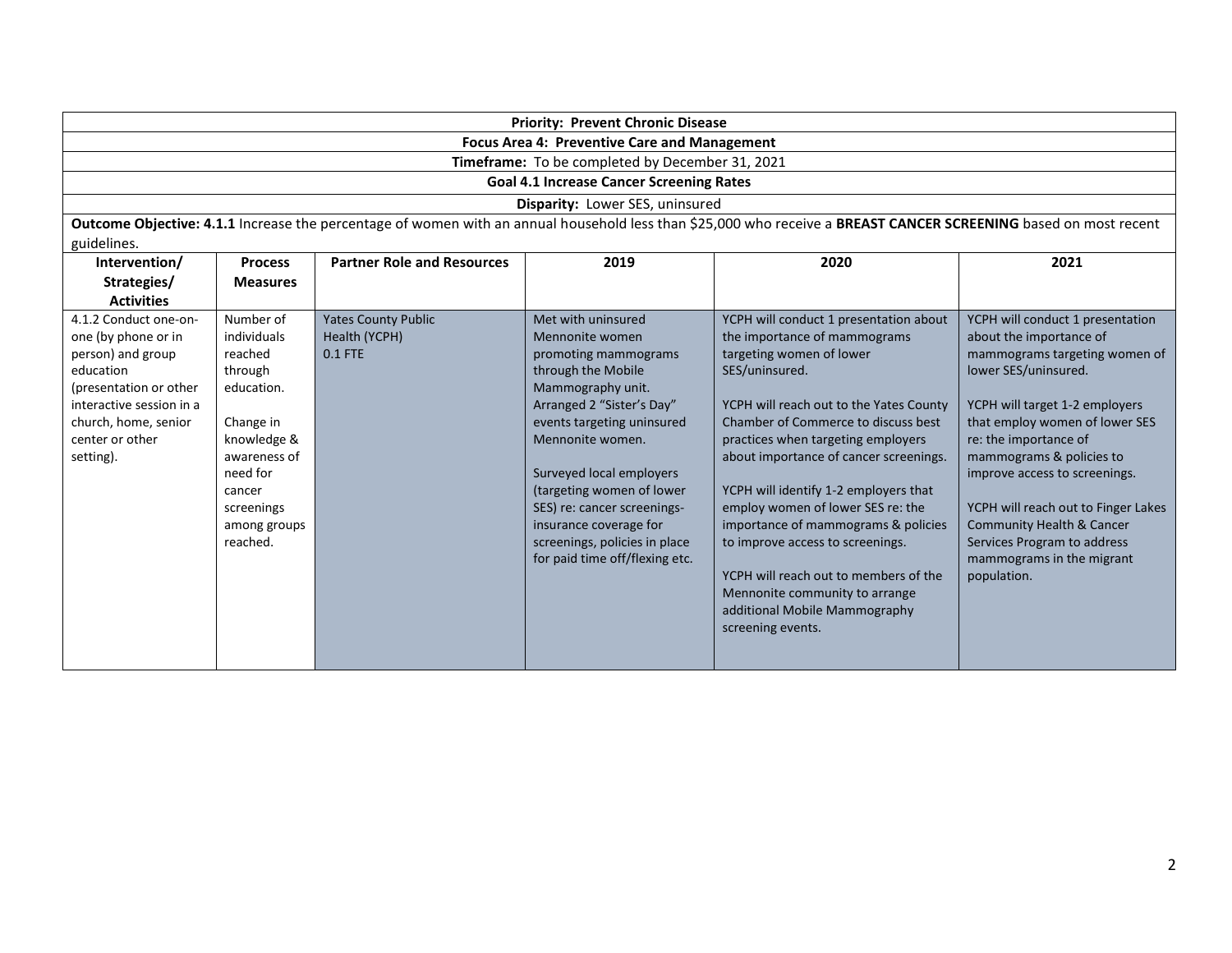| <b>Priority: Prevent Chronic Disease</b>               |  |  |  |  |  |
|--------------------------------------------------------|--|--|--|--|--|
| <b>Focus Area 4: Preventive Care and Management</b>    |  |  |  |  |  |
| <b>Timeframe:</b> To be completed by December 31, 2021 |  |  |  |  |  |
| <b>Goal 4.1 Increase Cancer Screening Rates</b>        |  |  |  |  |  |
| Disparity: Lower SES, uninsured                        |  |  |  |  |  |

**Outcome Objective: 4.1.1** Increase the percentage of women with an annual household less than \$25,000 who receive a **BREAST CANCER SCREENING** based on most recent guidelines.

| Intervention/           | <b>Process</b>  | <b>Partner Role and</b>            | 2019                           | 2020                                  | 2021                              |
|-------------------------|-----------------|------------------------------------|--------------------------------|---------------------------------------|-----------------------------------|
| Strategies/             | <b>Measures</b> | <b>Resources</b>                   |                                |                                       |                                   |
| <b>Activities</b>       |                 |                                    |                                |                                       |                                   |
| 4.1.3 Use small media   | Number and      | Finger Lakes Health (FLH). We will | FLH developed flyer outlining  | FLH will promote breast cancer        | FLH will promote breast cancer    |
| such as videos, printed | type of         | utilize direct mail and other      | screenings performed by FLH.   | screenings and guidelines via         | screenings and guidelines via     |
| materials (letters,     | locations       | promotional vehicles. \$5,000 is   |                                | newspaper, radio, Facebook, Website,  | newspaper, radio, Facebook,       |
| brochures, and          | where           | estimated for development and      | FLH developed advertising      | "Thrive" magazine.                    | Website, "Thrive" magazine.       |
| newsletters) and health | materials       | mailing of educational materials.  | their new "Walk-In" screening  |                                       |                                   |
| communications to       | were            | .2 FTEs                            | mammography offered once       |                                       |                                   |
| build public awareness  | distributed.    |                                    | a month, starting in October   |                                       |                                   |
| and demand              |                 |                                    | in Penn Yan and Geneva         |                                       |                                   |
|                         | Change in       |                                    | locations.                     |                                       |                                   |
|                         | knowledge &     |                                    |                                |                                       |                                   |
|                         | awareness of    |                                    | FLH advertised, promoted       |                                       |                                   |
|                         | need for        |                                    | and held ribbon cutting        |                                       |                                   |
|                         | cancer          |                                    | ceremony for new 3D            |                                       |                                   |
|                         | screenings      |                                    | mammography at Soldiers &      |                                       |                                   |
|                         | among groups    |                                    | <b>Sailors Hospital during</b> |                                       |                                   |
|                         | reached         |                                    | October (breast cancer         |                                       |                                   |
|                         | through small   |                                    | awareness month).              |                                       |                                   |
|                         | media           | <b>Yates County Public Health</b>  | YCPH promoted                  | YCPH will promote FLH mammogram       | YCPH will promote FLH             |
|                         | dissemination   | (YCPH)                             | mammograms offered             | screenings, Rochester Regional Health | mammogram screenings,             |
|                         |                 | 0.1 FTE                            | through FLH and Mobile         | Mobile Mammography unit, targeting    | Rochester Regional Health Mobile  |
|                         |                 |                                    | Mammography at Yates           | low SES and uninsured.                | Mammography unit, targeting low   |
|                         |                 | \$500-\$1000 total for ALL cancer  | <b>Community Center via</b>    |                                       | SES and uninsured.                |
|                         |                 | screening media                    | website, Facebook and          | YCPH will work with Cancer Services   |                                   |
|                         |                 | communications.                    | posting of flyers.             | Program (CSP) to promote              | YCPH will work with Cancer        |
|                         |                 |                                    |                                | mammogram screenings for low          | Services Program (CSP) to promote |
|                         |                 |                                    | YCPH organized and             | income/uninsured women.               | mammogram screenings for low      |
|                         |                 |                                    | promoted a mobile              |                                       | income/uninsured women.           |
|                         |                 |                                    | mammography event in           |                                       |                                   |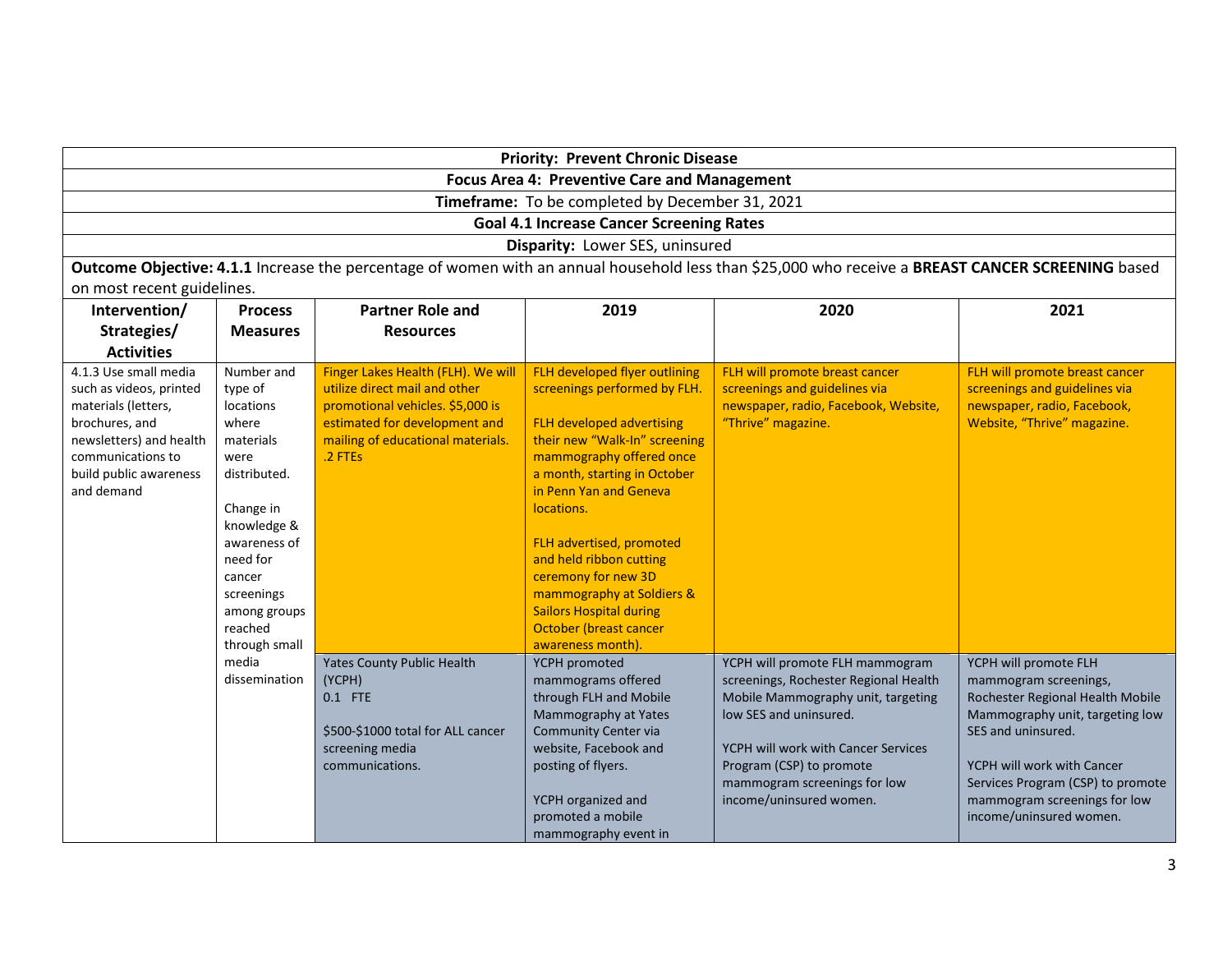|  |                                                               | Benton geared toward<br>uninsured Mennonite women<br>(15 women received<br>screening mammograms). A<br>second event has been plan,<br>organized and promoted by<br>YCPH for 11/6/19.<br>YCPH promoted Mobile<br>Mammography at Mosaic<br>Health 10/18/19            | YCPH will organize and promote 1<br>Mobile Mammography event targeting<br>uninsured, low SES women.                                                                                                                                                                                                                                                                                               | YCPH will organize and promote 1<br>Mobile Mammography event<br>targeting uninsured, low SES<br>women. |
|--|---------------------------------------------------------------|---------------------------------------------------------------------------------------------------------------------------------------------------------------------------------------------------------------------------------------------------------------------|---------------------------------------------------------------------------------------------------------------------------------------------------------------------------------------------------------------------------------------------------------------------------------------------------------------------------------------------------------------------------------------------------|--------------------------------------------------------------------------------------------------------|
|  | Our Town Rocks (OTR) -<br><b>Community Based Organization</b> | OTR have visited all Dundee<br>businesses encouraging all to<br>go PINK in October and<br>display the breast cancer<br>screening flyer.<br>OTR promoted all free and<br>walk-in screening<br>opportunities in the area via<br>flyers and social media<br>platforms. | OTR, in collaboration with 4 Dundee<br>beauty salons and Dundee Pharmacy<br>are planning a Breast/Colon/Prostate<br>Screening Services awareness campaign<br>utilizing flyers & social media.<br>OTR working with CSP to have the<br>Mobile Mammography unit at the<br>Annual AMBA blood drive in June '20.<br>OTR is partnering with CSP Breast<br>Cancer Screening Campaign in October<br>2020. | OTR will continue to build upon<br>cancer screening initiatives that<br>proved successful.             |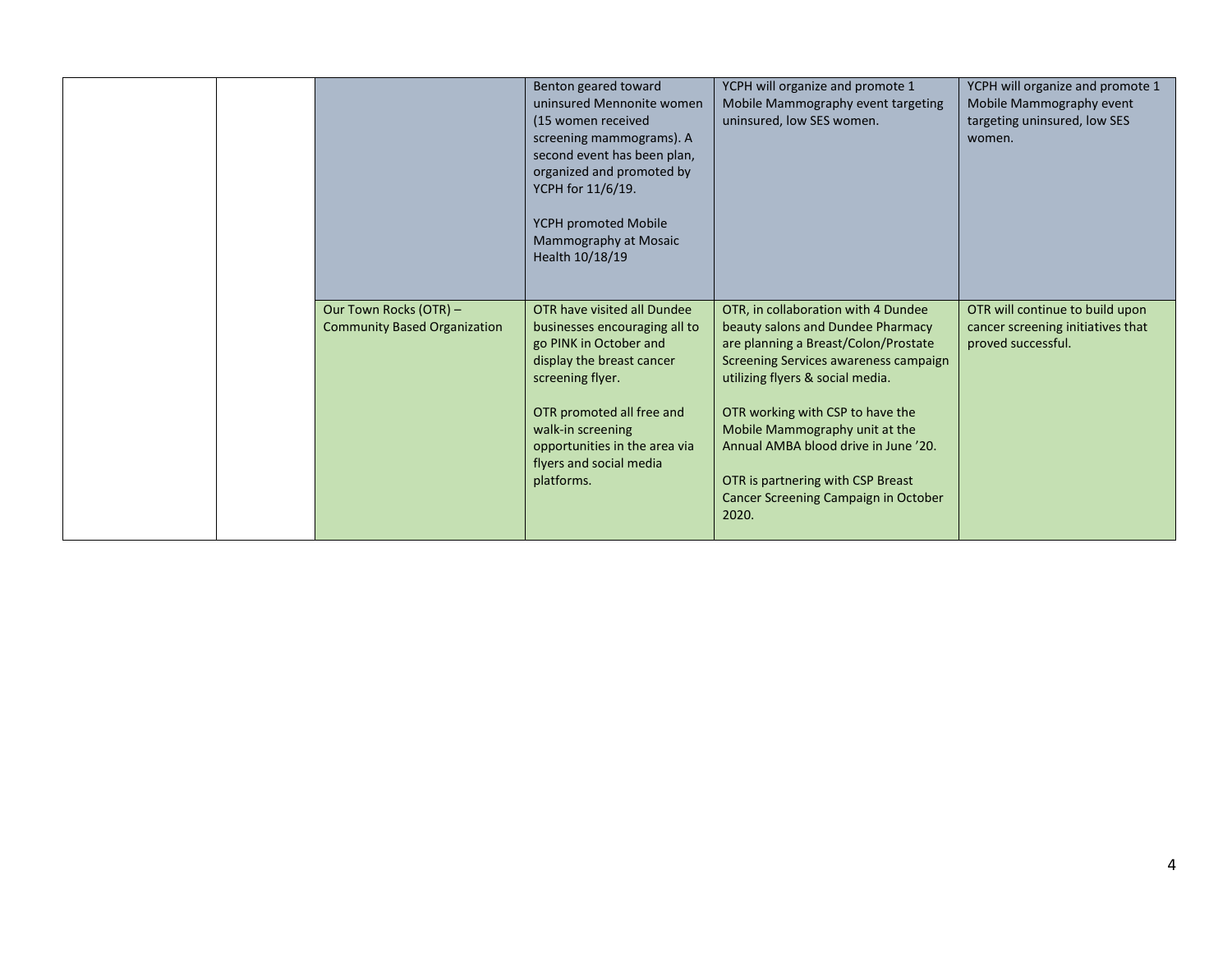|                                                                                                                                                                                           | <b>Priority: Prevent Chronic Disease</b>                                                                                                                     |                                                        |                                                 |                                                                                                                                                                                                                                                                                                                                                                                                                                                                                                                                                                                                                                                                      |                                                                                                                                                                                                                                                                                                |  |  |  |
|-------------------------------------------------------------------------------------------------------------------------------------------------------------------------------------------|--------------------------------------------------------------------------------------------------------------------------------------------------------------|--------------------------------------------------------|-------------------------------------------------|----------------------------------------------------------------------------------------------------------------------------------------------------------------------------------------------------------------------------------------------------------------------------------------------------------------------------------------------------------------------------------------------------------------------------------------------------------------------------------------------------------------------------------------------------------------------------------------------------------------------------------------------------------------------|------------------------------------------------------------------------------------------------------------------------------------------------------------------------------------------------------------------------------------------------------------------------------------------------|--|--|--|
|                                                                                                                                                                                           | Focus Area 4: Preventive Care and Management                                                                                                                 |                                                        |                                                 |                                                                                                                                                                                                                                                                                                                                                                                                                                                                                                                                                                                                                                                                      |                                                                                                                                                                                                                                                                                                |  |  |  |
|                                                                                                                                                                                           |                                                                                                                                                              |                                                        | Timeframe: To be completed by December 31, 2021 |                                                                                                                                                                                                                                                                                                                                                                                                                                                                                                                                                                                                                                                                      |                                                                                                                                                                                                                                                                                                |  |  |  |
|                                                                                                                                                                                           |                                                                                                                                                              |                                                        | <b>Goal 4.1 Increase Cancer Screening Rates</b> |                                                                                                                                                                                                                                                                                                                                                                                                                                                                                                                                                                                                                                                                      |                                                                                                                                                                                                                                                                                                |  |  |  |
|                                                                                                                                                                                           |                                                                                                                                                              |                                                        | Disparity: Lower SES, uninsured                 |                                                                                                                                                                                                                                                                                                                                                                                                                                                                                                                                                                                                                                                                      |                                                                                                                                                                                                                                                                                                |  |  |  |
|                                                                                                                                                                                           |                                                                                                                                                              |                                                        |                                                 | Outcome Objective: 4.1.2 Increase the percentage of women with an annual household less than \$25,000 who receive a CERVICAL CANCER SCREENING based on most recent                                                                                                                                                                                                                                                                                                                                                                                                                                                                                                   |                                                                                                                                                                                                                                                                                                |  |  |  |
| guidelines.                                                                                                                                                                               |                                                                                                                                                              |                                                        |                                                 |                                                                                                                                                                                                                                                                                                                                                                                                                                                                                                                                                                                                                                                                      |                                                                                                                                                                                                                                                                                                |  |  |  |
| Intervention/                                                                                                                                                                             | <b>Process</b>                                                                                                                                               | <b>Partner Role and</b>                                | 2019                                            | 2020                                                                                                                                                                                                                                                                                                                                                                                                                                                                                                                                                                                                                                                                 | 2021                                                                                                                                                                                                                                                                                           |  |  |  |
| Strategies/                                                                                                                                                                               | <b>Measures</b>                                                                                                                                              | <b>Resources</b>                                       |                                                 |                                                                                                                                                                                                                                                                                                                                                                                                                                                                                                                                                                                                                                                                      |                                                                                                                                                                                                                                                                                                |  |  |  |
| <b>Activities</b>                                                                                                                                                                         |                                                                                                                                                              |                                                        |                                                 |                                                                                                                                                                                                                                                                                                                                                                                                                                                                                                                                                                                                                                                                      |                                                                                                                                                                                                                                                                                                |  |  |  |
| 4.1.2 Conduct one-on-<br>one (by phone or in<br>person) and group<br>education (presentation<br>or other interactive<br>session in a church,<br>home, senior center or<br>other setting). | Number of<br>individuals reached<br>through education.<br>Change in<br>knowledge &<br>awareness of need<br>for cancer<br>screenings among<br>groups reached. | <b>Yates County Public</b><br>Health (YCPH)<br>0.1 FTE |                                                 | YCPH will conduct 1 presentation<br>about the importance of cervical<br>cancer screening targeting women of<br>lower SES/uninsured.<br>YCPH will target 1 employer that<br>employs women of lower SES re: the<br>importance of cervical cancer<br>screening and policies to improve<br>access.<br>YCPH will meet with midwives in the<br>area to seek assistance in<br>promoting/encouraging cervical<br>cancer screening in low<br>SES/uninsured clients that they see.<br>YCPH will meet with Finger Lakes<br><b>Community Health and Mosaic</b><br>Health to promote cervical cancer<br>screening among low SES, un or<br>underinsured and migrant<br>population. | YCPH will conduct 1 presentation<br>about the importance of cervical<br>cancer screening targeting women of<br>lower SES/uninsured.<br>YCPH will target 1 employer that<br>employs women of lower SES re: the<br>importance of cervical cancer<br>screening and policies to improve<br>access. |  |  |  |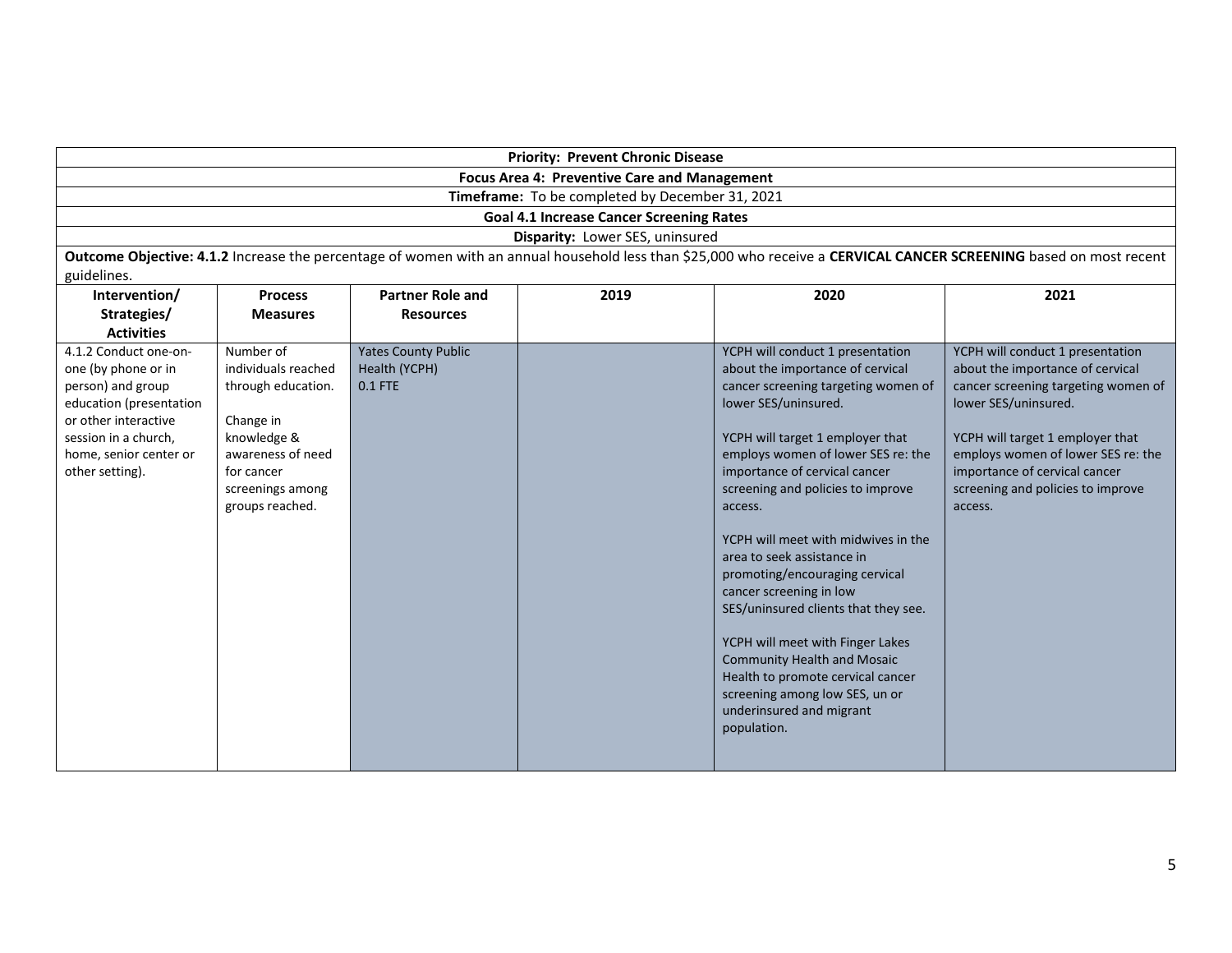| <b>Priority: Prevent Chronic Disease</b>                                                                                                                                          |                                                                                                                                                                                                                |                                                                                                                                   |                                                                                                                                                                    |                                                                                                                                                                                                                                                                                                                                                                                                                                                                                                                                                                                   |                                                                                                                                                                                                                                                                                                                                                                                                                                                                                                                                                                                             |  |  |  |
|-----------------------------------------------------------------------------------------------------------------------------------------------------------------------------------|----------------------------------------------------------------------------------------------------------------------------------------------------------------------------------------------------------------|-----------------------------------------------------------------------------------------------------------------------------------|--------------------------------------------------------------------------------------------------------------------------------------------------------------------|-----------------------------------------------------------------------------------------------------------------------------------------------------------------------------------------------------------------------------------------------------------------------------------------------------------------------------------------------------------------------------------------------------------------------------------------------------------------------------------------------------------------------------------------------------------------------------------|---------------------------------------------------------------------------------------------------------------------------------------------------------------------------------------------------------------------------------------------------------------------------------------------------------------------------------------------------------------------------------------------------------------------------------------------------------------------------------------------------------------------------------------------------------------------------------------------|--|--|--|
|                                                                                                                                                                                   |                                                                                                                                                                                                                |                                                                                                                                   | <b>Focus Area 4: Preventive Care and Management</b>                                                                                                                |                                                                                                                                                                                                                                                                                                                                                                                                                                                                                                                                                                                   |                                                                                                                                                                                                                                                                                                                                                                                                                                                                                                                                                                                             |  |  |  |
| Timeframe: To be completed by December 31, 2021                                                                                                                                   |                                                                                                                                                                                                                |                                                                                                                                   |                                                                                                                                                                    |                                                                                                                                                                                                                                                                                                                                                                                                                                                                                                                                                                                   |                                                                                                                                                                                                                                                                                                                                                                                                                                                                                                                                                                                             |  |  |  |
|                                                                                                                                                                                   |                                                                                                                                                                                                                |                                                                                                                                   | <b>Goal 4.1 Increase Cancer Screening Rates</b>                                                                                                                    |                                                                                                                                                                                                                                                                                                                                                                                                                                                                                                                                                                                   |                                                                                                                                                                                                                                                                                                                                                                                                                                                                                                                                                                                             |  |  |  |
|                                                                                                                                                                                   |                                                                                                                                                                                                                |                                                                                                                                   | Disparity: Lower SES, uninsured                                                                                                                                    |                                                                                                                                                                                                                                                                                                                                                                                                                                                                                                                                                                                   |                                                                                                                                                                                                                                                                                                                                                                                                                                                                                                                                                                                             |  |  |  |
|                                                                                                                                                                                   |                                                                                                                                                                                                                |                                                                                                                                   | Outcome Objective: 4.1.2 Increase the percentage of women with an annual household less than \$25,000 who receive a CERVICAL CANCER SCREENING based on most recent |                                                                                                                                                                                                                                                                                                                                                                                                                                                                                                                                                                                   |                                                                                                                                                                                                                                                                                                                                                                                                                                                                                                                                                                                             |  |  |  |
| guidelines.                                                                                                                                                                       |                                                                                                                                                                                                                |                                                                                                                                   |                                                                                                                                                                    |                                                                                                                                                                                                                                                                                                                                                                                                                                                                                                                                                                                   |                                                                                                                                                                                                                                                                                                                                                                                                                                                                                                                                                                                             |  |  |  |
| Intervention/                                                                                                                                                                     | <b>Process</b>                                                                                                                                                                                                 | <b>Partner Role and</b>                                                                                                           | 2019                                                                                                                                                               | 2020                                                                                                                                                                                                                                                                                                                                                                                                                                                                                                                                                                              | 2021                                                                                                                                                                                                                                                                                                                                                                                                                                                                                                                                                                                        |  |  |  |
| Strategies/                                                                                                                                                                       | <b>Measures</b>                                                                                                                                                                                                | <b>Resources</b>                                                                                                                  |                                                                                                                                                                    |                                                                                                                                                                                                                                                                                                                                                                                                                                                                                                                                                                                   |                                                                                                                                                                                                                                                                                                                                                                                                                                                                                                                                                                                             |  |  |  |
| <b>Activities</b>                                                                                                                                                                 |                                                                                                                                                                                                                |                                                                                                                                   |                                                                                                                                                                    |                                                                                                                                                                                                                                                                                                                                                                                                                                                                                                                                                                                   |                                                                                                                                                                                                                                                                                                                                                                                                                                                                                                                                                                                             |  |  |  |
| 4.1.3 Use small media<br>such as videos, printed<br>materials (letters,<br>brochures, and<br>newsletters) and health<br>communications to build<br>public awareness and<br>demand | Number and type of<br>locations where<br>materials were<br>distributed.<br>Change in knowledge &<br>awareness of need for<br>cancer screenings<br>among groups reached<br>through small media<br>dissemination | <b>Yates County Public Health</b><br>(YCPH)<br>0.1 FTE<br>\$500-\$1000 total for ALL cancer<br>screening media<br>communications. | <b>Promoted Cervical Cancer</b><br>awareness month on Facebook.                                                                                                    | YCPH will set up a display at 2<br>community locations that are<br>visible to women of lower SES<br>(i.e. County Office Building,<br>library, food pantries etc).<br>YCPH will promote Cervical<br>Cancer Awareness month (Jan)<br>on website, Facebook,<br>newspaper etc.<br>YCPH will outreach to Finger<br>Lakes Sexual Health Coalition to<br>promote cervical cancer<br>screening.<br>YCPH will outreach to Finger<br>Lakes Community Health and<br>Mosaic Health to promote<br>cervical cancer screening<br>among low SES, un or<br>underinsured and migrant<br>population. | YCPH will set up a display at 2<br>community locations that are<br>visible to women of lower<br>SES (i.e. County Office<br>Building, library, food<br>pantries etc).<br>YCPH will promote Cervical<br><b>Cancer Awareness month</b><br>(Jan) on website, Facebook,<br>newspaper etc.<br>YCPH will outreach to Finger<br>Lakes Sexual Health Coalition<br>to promote cervical cancer<br>screening.<br>YCPH will outreach to Finger<br>Lakes Community Health and<br>Mosaic Health to promote<br>cervical cancer screening<br>among low SES, un or<br>underinsured and migrant<br>population. |  |  |  |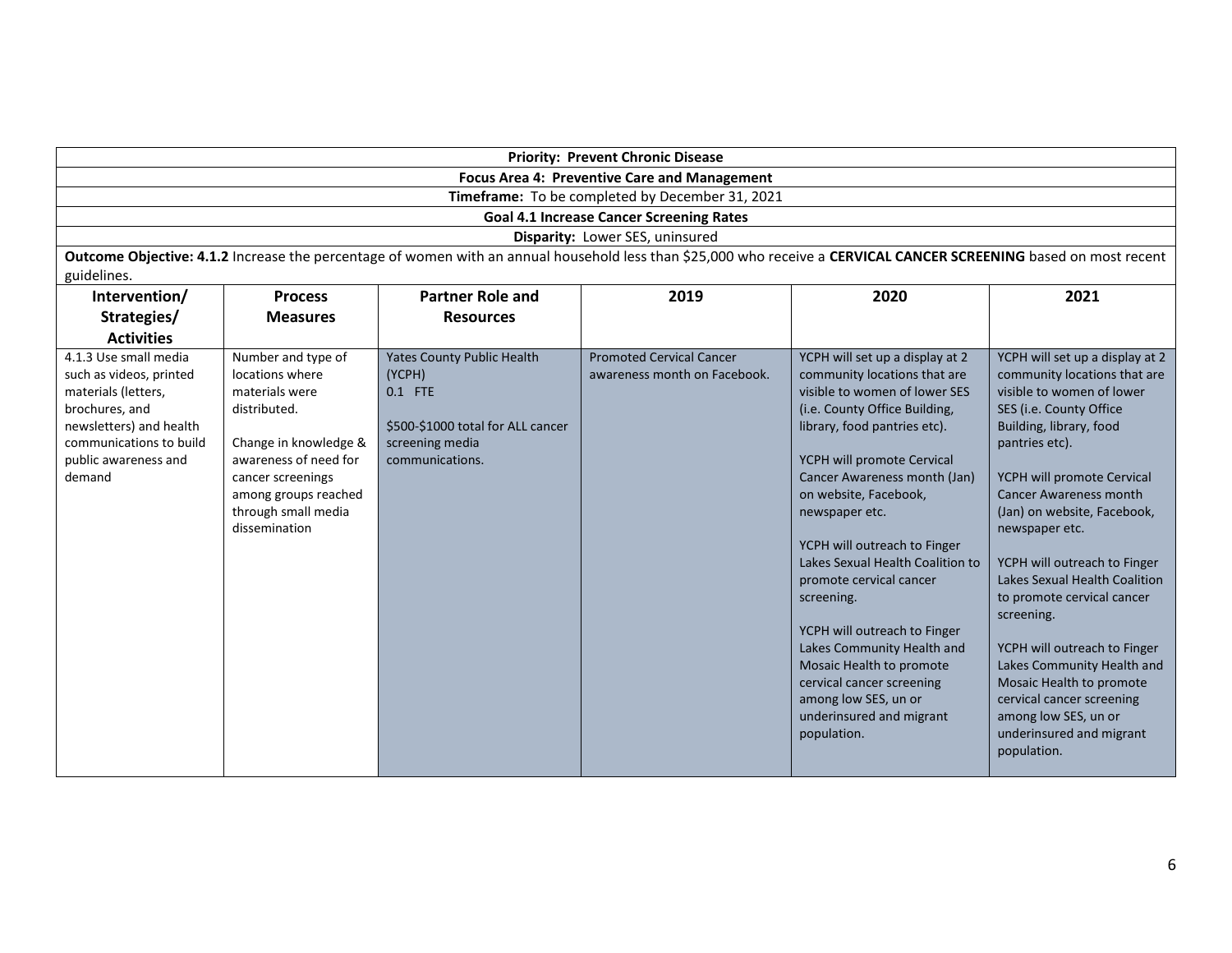|                                                                                                                                                                                                                                       |                                                                                                    |                                                                                                                                                                                          | <b>Priority: Prevent Chronic Disease</b>                                                                                                                                                                                                                                                                        |                                                                                                                                                                                                                                                                                                                 |                                                                                                                                                                                                                                                                                                           |  |
|---------------------------------------------------------------------------------------------------------------------------------------------------------------------------------------------------------------------------------------|----------------------------------------------------------------------------------------------------|------------------------------------------------------------------------------------------------------------------------------------------------------------------------------------------|-----------------------------------------------------------------------------------------------------------------------------------------------------------------------------------------------------------------------------------------------------------------------------------------------------------------|-----------------------------------------------------------------------------------------------------------------------------------------------------------------------------------------------------------------------------------------------------------------------------------------------------------------|-----------------------------------------------------------------------------------------------------------------------------------------------------------------------------------------------------------------------------------------------------------------------------------------------------------|--|
|                                                                                                                                                                                                                                       |                                                                                                    |                                                                                                                                                                                          | <b>Focus Area 4: Preventive Care and Management</b>                                                                                                                                                                                                                                                             |                                                                                                                                                                                                                                                                                                                 |                                                                                                                                                                                                                                                                                                           |  |
|                                                                                                                                                                                                                                       |                                                                                                    |                                                                                                                                                                                          | <b>Goal 4.1 Increase Cancer Screening Rates</b>                                                                                                                                                                                                                                                                 |                                                                                                                                                                                                                                                                                                                 |                                                                                                                                                                                                                                                                                                           |  |
|                                                                                                                                                                                                                                       |                                                                                                    |                                                                                                                                                                                          | Timeframe: To be completed by December 31, 2021                                                                                                                                                                                                                                                                 |                                                                                                                                                                                                                                                                                                                 |                                                                                                                                                                                                                                                                                                           |  |
|                                                                                                                                                                                                                                       |                                                                                                    |                                                                                                                                                                                          | Disparity: Lower SES, uninsured                                                                                                                                                                                                                                                                                 |                                                                                                                                                                                                                                                                                                                 |                                                                                                                                                                                                                                                                                                           |  |
|                                                                                                                                                                                                                                       |                                                                                                    |                                                                                                                                                                                          | Outcome Objective: 4.1.4 Increase the percentage of adults who receive a COLORECTAL CANCER SCREENING based on the most recent guidelines (adults with an annual                                                                                                                                                 |                                                                                                                                                                                                                                                                                                                 |                                                                                                                                                                                                                                                                                                           |  |
| household income less than \$25,000.                                                                                                                                                                                                  |                                                                                                    |                                                                                                                                                                                          |                                                                                                                                                                                                                                                                                                                 |                                                                                                                                                                                                                                                                                                                 |                                                                                                                                                                                                                                                                                                           |  |
| Intervention/                                                                                                                                                                                                                         | <b>Process</b>                                                                                     | <b>Partner Role and</b>                                                                                                                                                                  | 2019                                                                                                                                                                                                                                                                                                            | 2020                                                                                                                                                                                                                                                                                                            | 2021                                                                                                                                                                                                                                                                                                      |  |
| Strategies/                                                                                                                                                                                                                           | <b>Measures</b>                                                                                    | <b>Resources</b>                                                                                                                                                                         |                                                                                                                                                                                                                                                                                                                 |                                                                                                                                                                                                                                                                                                                 |                                                                                                                                                                                                                                                                                                           |  |
| <b>Activities</b>                                                                                                                                                                                                                     |                                                                                                    |                                                                                                                                                                                          |                                                                                                                                                                                                                                                                                                                 |                                                                                                                                                                                                                                                                                                                 |                                                                                                                                                                                                                                                                                                           |  |
| 4.1.1 Work with health care<br>providers/clinics to put<br>systems in place for patient<br>and provider screening<br>reminders (letter, postcards,<br>emails, recorded phone<br>messages, electronic health<br>records (EHRs) alerts. | Number of health systems<br>that implement or improve<br>provider and patient<br>reminder systems. | Finger Lakes Health (FLH) will<br>use EHR (EMR) for reminders<br>and referrals as appropriate<br>and report on data.<br>Staff time of .15 FTE to<br>collect and report aggregate<br>data | Report on colonoscopy/colon<br>cancer screening referral<br>numbers for Yates County<br>from primary care practices<br>in FLH system.<br>Provide colonoscopy/colon<br>cancer screening raw<br>numbers for each service<br>vear.<br><b>Provide estimates of</b><br>demographics to determine<br>those of low SES | Report on colonoscopy/colon<br>cancer screening referral<br>numbers for Yates County<br>from primary care practices<br>in FLH system.<br>Provide colonoscopy/colon<br>cancer screening raw<br>numbers for each service<br>vear.<br><b>Provide estimates of</b><br>demographics to determine<br>those of low SES | <b>Report on colonoscopy</b><br>screening referral numbers<br>for Yates County from<br>primary care practices in FLH<br>system.<br>Provide colonoscopy/colon<br>cancer screening raw<br>numbers for each service<br>vear.<br><b>Provide estimates of</b><br>demographics to determine<br>those of low SES |  |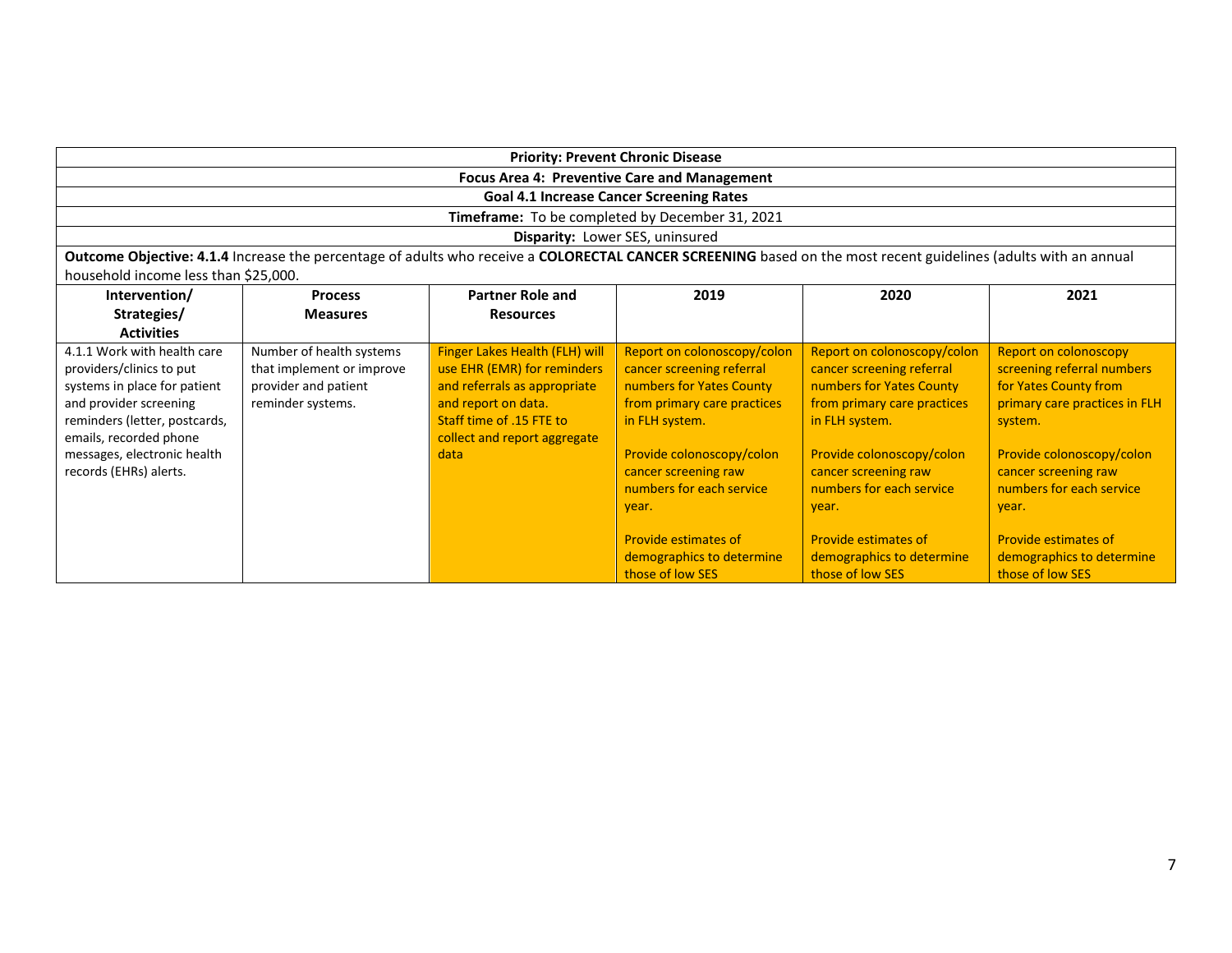| <b>Priority: Prevent Chronic Disease</b>                                                                                                                                              |                                                                                                                                                                 |                                                          |                                                                                                                                                                                                 |                                                                                                                                                                                                                                                                                                                                                                                                                                                                                                                                                                                                   |                                                                                                                                                                                                                                                                                                                                                                                                                                                                                                                                                                                                   |  |  |  |  |
|---------------------------------------------------------------------------------------------------------------------------------------------------------------------------------------|-----------------------------------------------------------------------------------------------------------------------------------------------------------------|----------------------------------------------------------|-------------------------------------------------------------------------------------------------------------------------------------------------------------------------------------------------|---------------------------------------------------------------------------------------------------------------------------------------------------------------------------------------------------------------------------------------------------------------------------------------------------------------------------------------------------------------------------------------------------------------------------------------------------------------------------------------------------------------------------------------------------------------------------------------------------|---------------------------------------------------------------------------------------------------------------------------------------------------------------------------------------------------------------------------------------------------------------------------------------------------------------------------------------------------------------------------------------------------------------------------------------------------------------------------------------------------------------------------------------------------------------------------------------------------|--|--|--|--|
|                                                                                                                                                                                       | <b>Focus Area 4: Preventive Care and Management</b>                                                                                                             |                                                          |                                                                                                                                                                                                 |                                                                                                                                                                                                                                                                                                                                                                                                                                                                                                                                                                                                   |                                                                                                                                                                                                                                                                                                                                                                                                                                                                                                                                                                                                   |  |  |  |  |
|                                                                                                                                                                                       |                                                                                                                                                                 |                                                          | <b>Goal 4.1 Increase Cancer Screening Rates</b>                                                                                                                                                 |                                                                                                                                                                                                                                                                                                                                                                                                                                                                                                                                                                                                   |                                                                                                                                                                                                                                                                                                                                                                                                                                                                                                                                                                                                   |  |  |  |  |
|                                                                                                                                                                                       |                                                                                                                                                                 |                                                          | Timeframe: To be completed by December 31, 2021                                                                                                                                                 |                                                                                                                                                                                                                                                                                                                                                                                                                                                                                                                                                                                                   |                                                                                                                                                                                                                                                                                                                                                                                                                                                                                                                                                                                                   |  |  |  |  |
|                                                                                                                                                                                       |                                                                                                                                                                 |                                                          | Disparity: Lower SES, uninsured                                                                                                                                                                 |                                                                                                                                                                                                                                                                                                                                                                                                                                                                                                                                                                                                   |                                                                                                                                                                                                                                                                                                                                                                                                                                                                                                                                                                                                   |  |  |  |  |
|                                                                                                                                                                                       | Outcome Objective: 4.1.4 Increase the percentage of adults who receive a COLORECTAL CANCER SCREENING based on the most recent guidelines (adults with an annual |                                                          |                                                                                                                                                                                                 |                                                                                                                                                                                                                                                                                                                                                                                                                                                                                                                                                                                                   |                                                                                                                                                                                                                                                                                                                                                                                                                                                                                                                                                                                                   |  |  |  |  |
| household income less than \$25,000.                                                                                                                                                  |                                                                                                                                                                 |                                                          |                                                                                                                                                                                                 |                                                                                                                                                                                                                                                                                                                                                                                                                                                                                                                                                                                                   |                                                                                                                                                                                                                                                                                                                                                                                                                                                                                                                                                                                                   |  |  |  |  |
| Intervention/                                                                                                                                                                         | 2019<br>2021<br><b>Process</b><br><b>Partner Role and</b><br>2020                                                                                               |                                                          |                                                                                                                                                                                                 |                                                                                                                                                                                                                                                                                                                                                                                                                                                                                                                                                                                                   |                                                                                                                                                                                                                                                                                                                                                                                                                                                                                                                                                                                                   |  |  |  |  |
| Strategies/                                                                                                                                                                           | <b>Measures</b>                                                                                                                                                 | <b>Resources</b>                                         |                                                                                                                                                                                                 |                                                                                                                                                                                                                                                                                                                                                                                                                                                                                                                                                                                                   |                                                                                                                                                                                                                                                                                                                                                                                                                                                                                                                                                                                                   |  |  |  |  |
| <b>Activities</b>                                                                                                                                                                     |                                                                                                                                                                 |                                                          |                                                                                                                                                                                                 |                                                                                                                                                                                                                                                                                                                                                                                                                                                                                                                                                                                                   |                                                                                                                                                                                                                                                                                                                                                                                                                                                                                                                                                                                                   |  |  |  |  |
| 4.1.2 Conduct one-on-one<br>(by phone or in person) and<br>group education<br>(presentation or other<br>interactive session in a<br>church, home, senior center<br>or other setting). | Number of individuals<br>reached through education.<br>Change in knowledge &<br>awareness of need for cancer<br>screenings among groups<br>reached.             | <b>Yates County Public Health</b><br>(YCPH)<br>$0.1$ FTE | YCPH conducted one-on-one<br>presentations to Mennonites<br>re: the importance of<br>colorectal screening. As a<br>result 5 FIT screening kits<br>were distributed to<br>uninsured individuals. | YCPH will conduct 1<br>presentation about the<br>importance of colorectal<br>cancer screening targeting<br>individuals of lower<br>SES/uninsured.<br>YCPH will target 1 employer<br>that employs lower SES<br>individuals re: the<br>importance of colorectal<br>cancer screening and policies<br>to improve access.<br>YCPH, in partnership with<br>Finger Lakes CSP will<br>promote/distribute FIT<br>screening kits at Mobile<br>Mammography events.<br>YCPH will outreach to Finger<br>Lakes Community Health to<br>promote CSP services to<br>migrant population & lower<br>SES individuals. | YCPH will conduct 1<br>presentation about the<br>importance of colorectal<br>cancer screening targeting<br>individuals of lower<br>SES/uninsured.<br>YCPH will target 1 employer<br>that employs lower SES<br>individuals re: the<br>importance of colorectal<br>cancer screening and policies<br>to improve access.<br>YCPH, in partnership with<br>Finger Lakes CSP will<br>promote/distribute FIT<br>screening kits at Mobile<br>Mammography events.<br>YCPH will outreach to Finger<br>Lakes Community Health to<br>promote CSP services to<br>migrant population & lower<br>SES individuals. |  |  |  |  |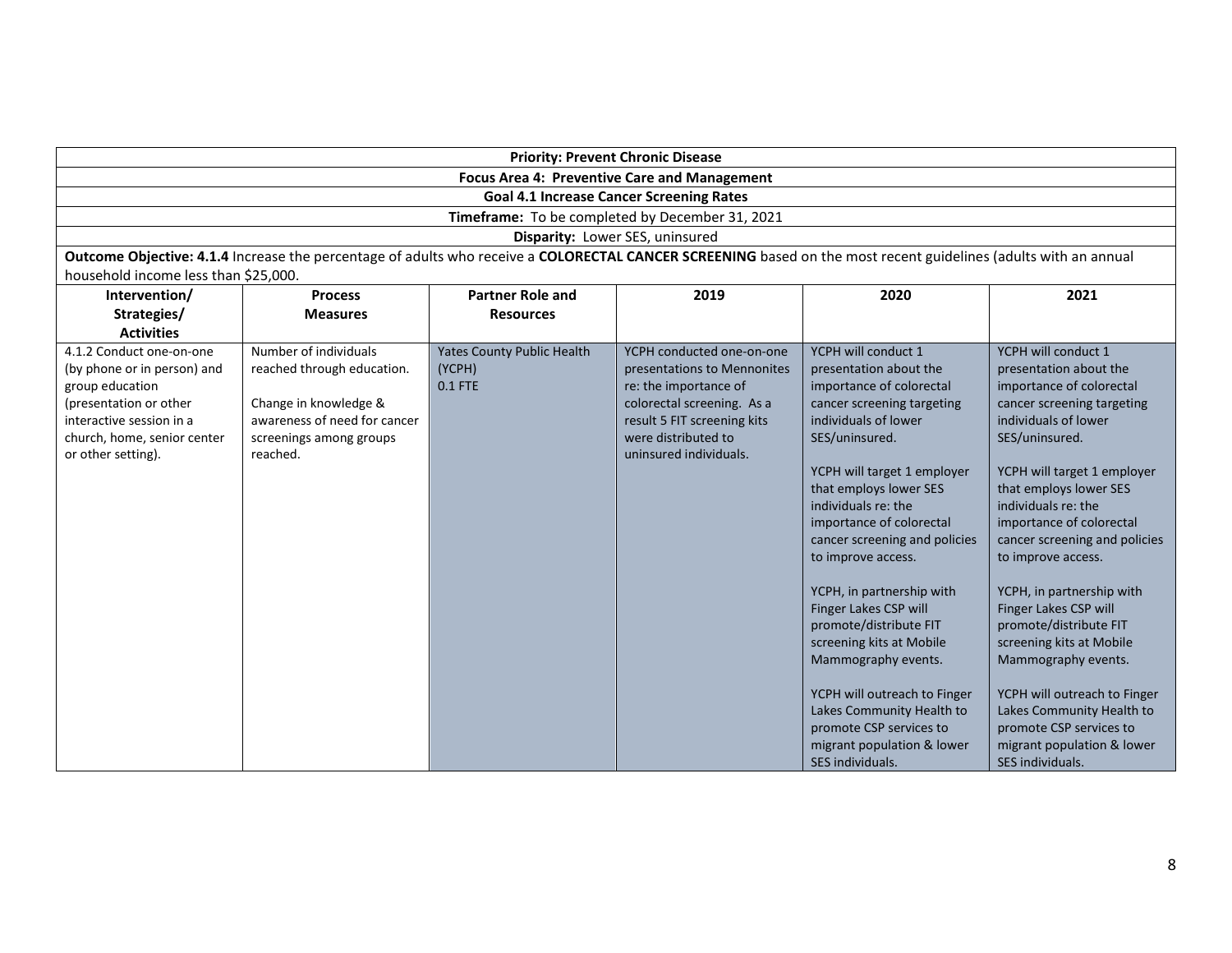| <b>Priority: Prevent Chronic Disease</b>                                                                                                                                       |                                                                                                                                                                                         |                                                                                                                                   |                                                                                                                                                                                                                                                                |                                                                                                                                                                                                                                                                                                                                                                                                                                                                                                                                       |                                                                                                                                                                                                                                                                                                                                                                                                                                                                                                               |  |  |  |
|--------------------------------------------------------------------------------------------------------------------------------------------------------------------------------|-----------------------------------------------------------------------------------------------------------------------------------------------------------------------------------------|-----------------------------------------------------------------------------------------------------------------------------------|----------------------------------------------------------------------------------------------------------------------------------------------------------------------------------------------------------------------------------------------------------------|---------------------------------------------------------------------------------------------------------------------------------------------------------------------------------------------------------------------------------------------------------------------------------------------------------------------------------------------------------------------------------------------------------------------------------------------------------------------------------------------------------------------------------------|---------------------------------------------------------------------------------------------------------------------------------------------------------------------------------------------------------------------------------------------------------------------------------------------------------------------------------------------------------------------------------------------------------------------------------------------------------------------------------------------------------------|--|--|--|
| <b>Focus Area 4: Preventive Care and Management</b>                                                                                                                            |                                                                                                                                                                                         |                                                                                                                                   |                                                                                                                                                                                                                                                                |                                                                                                                                                                                                                                                                                                                                                                                                                                                                                                                                       |                                                                                                                                                                                                                                                                                                                                                                                                                                                                                                               |  |  |  |
| <b>Goal 4.1 Increase Cancer Screening Rates</b><br>Timeframe: To be completed by December 31, 2021                                                                             |                                                                                                                                                                                         |                                                                                                                                   |                                                                                                                                                                                                                                                                |                                                                                                                                                                                                                                                                                                                                                                                                                                                                                                                                       |                                                                                                                                                                                                                                                                                                                                                                                                                                                                                                               |  |  |  |
|                                                                                                                                                                                |                                                                                                                                                                                         |                                                                                                                                   |                                                                                                                                                                                                                                                                |                                                                                                                                                                                                                                                                                                                                                                                                                                                                                                                                       |                                                                                                                                                                                                                                                                                                                                                                                                                                                                                                               |  |  |  |
|                                                                                                                                                                                |                                                                                                                                                                                         |                                                                                                                                   | Disparity: Lower SES, uninsured<br>Outcome Objective: 4.1.4 Increase the percentage of adults who receive a COLORECTAL CANCER SCREENING based on the most recent guidelines (adults with an annual household income less                                       |                                                                                                                                                                                                                                                                                                                                                                                                                                                                                                                                       |                                                                                                                                                                                                                                                                                                                                                                                                                                                                                                               |  |  |  |
| than \$25,000.                                                                                                                                                                 |                                                                                                                                                                                         |                                                                                                                                   |                                                                                                                                                                                                                                                                |                                                                                                                                                                                                                                                                                                                                                                                                                                                                                                                                       |                                                                                                                                                                                                                                                                                                                                                                                                                                                                                                               |  |  |  |
| Intervention/                                                                                                                                                                  | <b>Process</b>                                                                                                                                                                          | <b>Partner Role and</b>                                                                                                           | 2019                                                                                                                                                                                                                                                           | 2020                                                                                                                                                                                                                                                                                                                                                                                                                                                                                                                                  | 2021                                                                                                                                                                                                                                                                                                                                                                                                                                                                                                          |  |  |  |
| Strategies/                                                                                                                                                                    | <b>Measures</b>                                                                                                                                                                         | <b>Resources</b>                                                                                                                  |                                                                                                                                                                                                                                                                |                                                                                                                                                                                                                                                                                                                                                                                                                                                                                                                                       |                                                                                                                                                                                                                                                                                                                                                                                                                                                                                                               |  |  |  |
| <b>Activities</b>                                                                                                                                                              |                                                                                                                                                                                         |                                                                                                                                   |                                                                                                                                                                                                                                                                |                                                                                                                                                                                                                                                                                                                                                                                                                                                                                                                                       |                                                                                                                                                                                                                                                                                                                                                                                                                                                                                                               |  |  |  |
| 4.1.3 Use small media such as<br>videos, printed materials<br>(letters, brochures, and<br>newsletters) and health<br>communications to build<br>public awareness and<br>demand | Number and type of locations<br>where materials were<br>distributed.<br>Change in knowledge &<br>awareness of need for cancer<br>screenings among groups<br>reached through small media | Finger Lakes Health (FLH).<br>Resources estimated to be<br>\$3,000 for direct mail and<br>other communication<br>vehicles.        | FLH developed flyer outlining<br>screenings performed by FLH<br>& distributed via website,<br>Facebook. Advertised colon<br>screening availability in<br>"Thrive" magazine.                                                                                    | FLH will promote colorectal<br>cancer screenings and<br>guidelines via newspaper,<br>radio, Facebook, Website,<br>"Thrive" magazine.                                                                                                                                                                                                                                                                                                                                                                                                  | FLH will promote colorectal<br>cancer screenings and<br>guidelines via newspaper,<br>radio, Facebook, Website,<br>"Thrive" magazine.                                                                                                                                                                                                                                                                                                                                                                          |  |  |  |
|                                                                                                                                                                                | dissemination                                                                                                                                                                           | <b>Yates County Public Health</b><br>(YCPH)<br>0.1 FTE<br>\$500-\$1000 total for ALL<br>cancer screening media<br>communications. | YCPH promoted colorectal<br>screenings offered by FLH.<br>YCPH provided a<br>display/written material at a<br>mobile mammography event<br>& partnered with FL Cancer<br><b>Screening Program to</b><br>distribute 5 FIT test kits to<br>uninsured individuals. | YCPH will set up a display at<br>1-2 community locations<br>that are visible to<br>men/women of lower SES<br>(i.e. County Office Building,<br>library, food pantries etc) re:<br>the importance of colorectal<br>screening.<br>YCPH will promote colorectal<br>screenings offered by FLH<br>and area hospitals on<br>website, Facebook.<br>YCPH will partner with CSP to<br>promote their<br>services/funding for<br>colorectal screening.<br>YCPH will promote colorectal<br>cancer screenings via paid<br>media, website, Facebook. | YCPH will set up a display at<br>1-2 community locations<br>that are visible to<br>men/women of lower SES<br>(i.e. County Office Building,<br>library, food pantries etc) re:<br>the importance of colorectal<br>screening.<br>YCPH will promote colorectal<br>screenings offered by FLH<br>and area hospitals.<br>YCPH will partner with CSP to<br>promote their<br>services/funding for<br>colorectal screening.<br>YCPH will promote colorectal<br>cancer screenings via paid<br>media, website, Facebook. |  |  |  |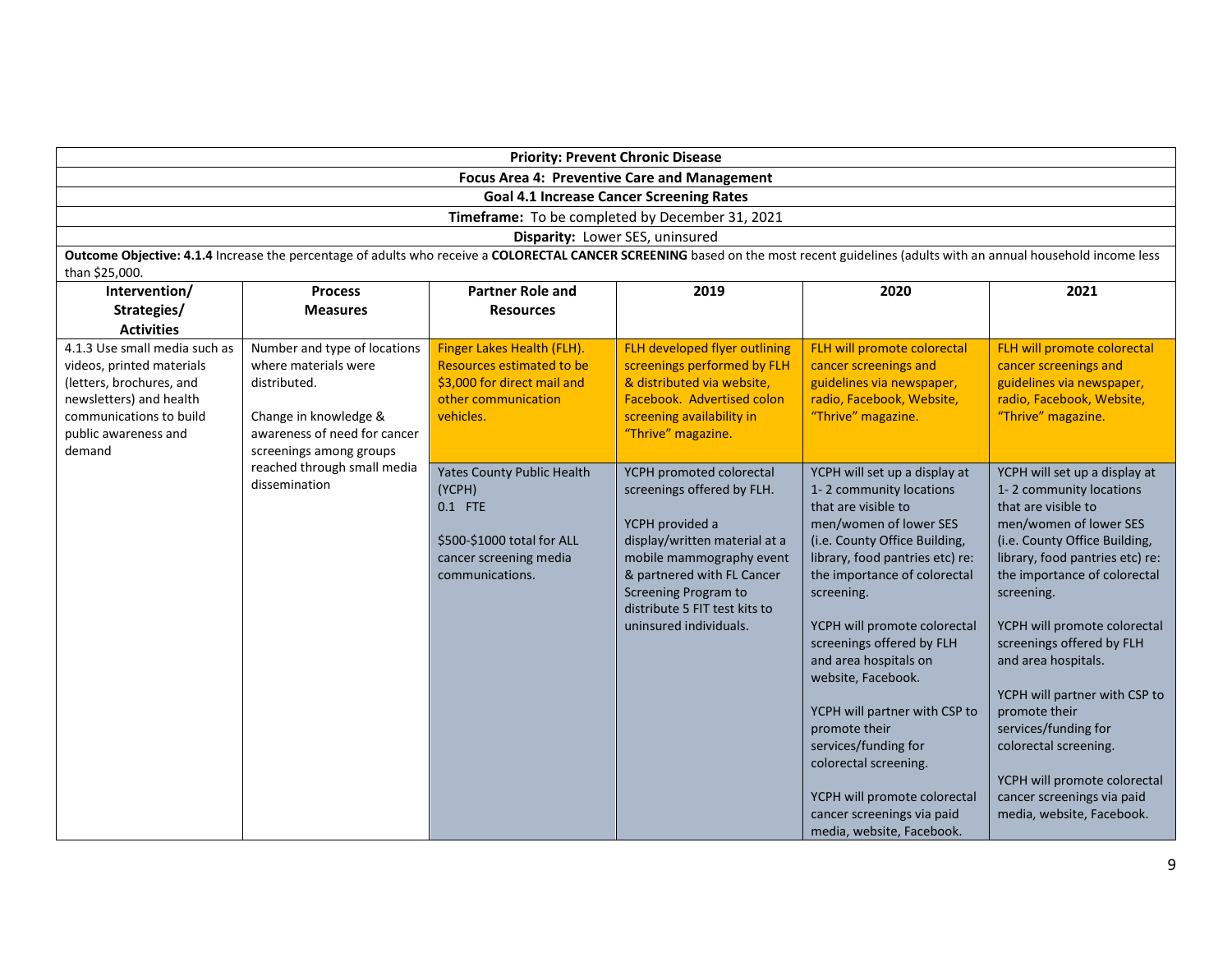|                                                          | Priority: Promote Well-Being and Prevent Mental and Substance Use Disorders                                                |                                                             |                                                     |                                                       |                                                       |  |  |
|----------------------------------------------------------|----------------------------------------------------------------------------------------------------------------------------|-------------------------------------------------------------|-----------------------------------------------------|-------------------------------------------------------|-------------------------------------------------------|--|--|
| Focus Area 2: Prevent Mental and Substance Use Disorders |                                                                                                                            |                                                             |                                                     |                                                       |                                                       |  |  |
| <b>Goal 2.2 Prevent Opioid Overdose Deaths</b>           |                                                                                                                            |                                                             |                                                     |                                                       |                                                       |  |  |
|                                                          |                                                                                                                            |                                                             | Timeframe: To be completed by December 31, 2021     |                                                       |                                                       |  |  |
|                                                          | Outcome Objective 2.2.1 Reduce the age-adjusted overdose deaths involving any opioid by 7% to 14.0 per 100,000 population. |                                                             |                                                     |                                                       |                                                       |  |  |
| Intervention/                                            | <b>Process</b>                                                                                                             | <b>Partner Role and</b>                                     | 2019                                                | 2020                                                  | 2021                                                  |  |  |
| Strategies/                                              | <b>Measures</b>                                                                                                            | <b>Resources</b>                                            |                                                     |                                                       |                                                       |  |  |
| <b>Activities</b>                                        |                                                                                                                            |                                                             |                                                     |                                                       |                                                       |  |  |
| 2.2.2 Increase availability                              | Number of Naloxone                                                                                                         | <b>Yates County Public Health</b>                           | YCPH conducted one                                  | YCPH will promote & conduct                           | YCPH will promote & conduct                           |  |  |
| of/access to overdose                                    | trainings completed.                                                                                                       | (YCPH)                                                      | Naloxone training to CCSI                           | 2 Naloxone trainings per                              | 2 Naloxone trainings per                              |  |  |
| (Naloxone) trainings to                                  |                                                                                                                            | 0.025 FTE                                                   | (Tier 1) with 13 participants.                      | years (i.e. Keuka College, law                        | years (i.e. Keuka College, law                        |  |  |
| prescribers, pharmacists and                             | Number of individuals                                                                                                      |                                                             |                                                     | enforcement, fire                                     | enforcement, fire                                     |  |  |
| consumers                                                | trained in Naloxone.                                                                                                       |                                                             | YCPH will investigate<br>w/Common Ground Health if  | department, uninsured, etc).                          | department, uninsured, etc).                          |  |  |
|                                                          | Number of pharmacies                                                                                                       |                                                             | claims data is available for N-                     | YCPH will explore other                               | YCPH will explore other                               |  |  |
|                                                          | contacted/surveyed re: N-                                                                                                  |                                                             | CAP usage at Yates County                           | community agencies                                    | community agencies                                    |  |  |
|                                                          | CAP                                                                                                                        |                                                             | participating pharmacies.                           | providing Naloxone trainings                          | providing Naloxone trainings                          |  |  |
|                                                          |                                                                                                                            |                                                             |                                                     | in Yates County and promote                           | in Yates County and promote                           |  |  |
|                                                          | Number of educational                                                                                                      |                                                             |                                                     | those trainings via website &                         | those trainings via website &                         |  |  |
|                                                          | outreaches re: N-CAP                                                                                                       |                                                             |                                                     | Facebook.                                             | Facebook.                                             |  |  |
|                                                          |                                                                                                                            |                                                             |                                                     |                                                       |                                                       |  |  |
|                                                          |                                                                                                                            |                                                             |                                                     | YCPH will survey local                                | YCPH will increase public                             |  |  |
|                                                          |                                                                                                                            |                                                             |                                                     | pharmacies re: N-CAP.                                 | awareness about N-CAP (in                             |  |  |
|                                                          |                                                                                                                            |                                                             |                                                     |                                                       | partnership w/Yates                                   |  |  |
|                                                          |                                                                                                                            |                                                             |                                                     | YCPH will increase public                             | <b>Substance Abuse Coalition</b>                      |  |  |
|                                                          |                                                                                                                            |                                                             |                                                     | awareness about N-CAP (in                             | (YSAC) via website, Facebook,                         |  |  |
|                                                          |                                                                                                                            |                                                             |                                                     | partnership w/Yates                                   | paid media.                                           |  |  |
|                                                          |                                                                                                                            |                                                             |                                                     | <b>Substance Abuse Coalition</b>                      |                                                       |  |  |
|                                                          |                                                                                                                            |                                                             |                                                     | (YSAC) via website, Facebook,                         |                                                       |  |  |
|                                                          |                                                                                                                            |                                                             |                                                     | paid media.                                           |                                                       |  |  |
| Local Effort: Received<br>research grant through         | Number of meetings held.                                                                                                   | <b>Yates County Community</b><br>Services (other government | <b>HEALing (Help to End</b><br>Addiction Long term) | <b>Continued work with HEALing</b><br>Community grant | <b>Continued work with HEALing</b><br>Community grant |  |  |
| Columbia University:                                     | Number and types of                                                                                                        | agency.                                                     | Community grant awarded                             |                                                       |                                                       |  |  |
| HEALing Communities -                                    | partners involved.                                                                                                         |                                                             | through Columbia University.                        |                                                       |                                                       |  |  |
| effort to reduce opioid                                  |                                                                                                                            |                                                             | <b>Yates County Community</b>                       |                                                       |                                                       |  |  |
| deaths by 40% over 3 years.                              | Current efforts in place to                                                                                                |                                                             | Services will provide                               |                                                       |                                                       |  |  |
|                                                          | decrease opioid use.                                                                                                       |                                                             | oversight of the grant. Mtg.                        |                                                       |                                                       |  |  |
|                                                          |                                                                                                                            |                                                             | was held 7/30/19 with                               |                                                       |                                                       |  |  |
|                                                          | Improvement in number of                                                                                                   |                                                             | Columbia University research                        |                                                       |                                                       |  |  |
|                                                          | opioid deaths                                                                                                              |                                                             | team, director of community                         |                                                       |                                                       |  |  |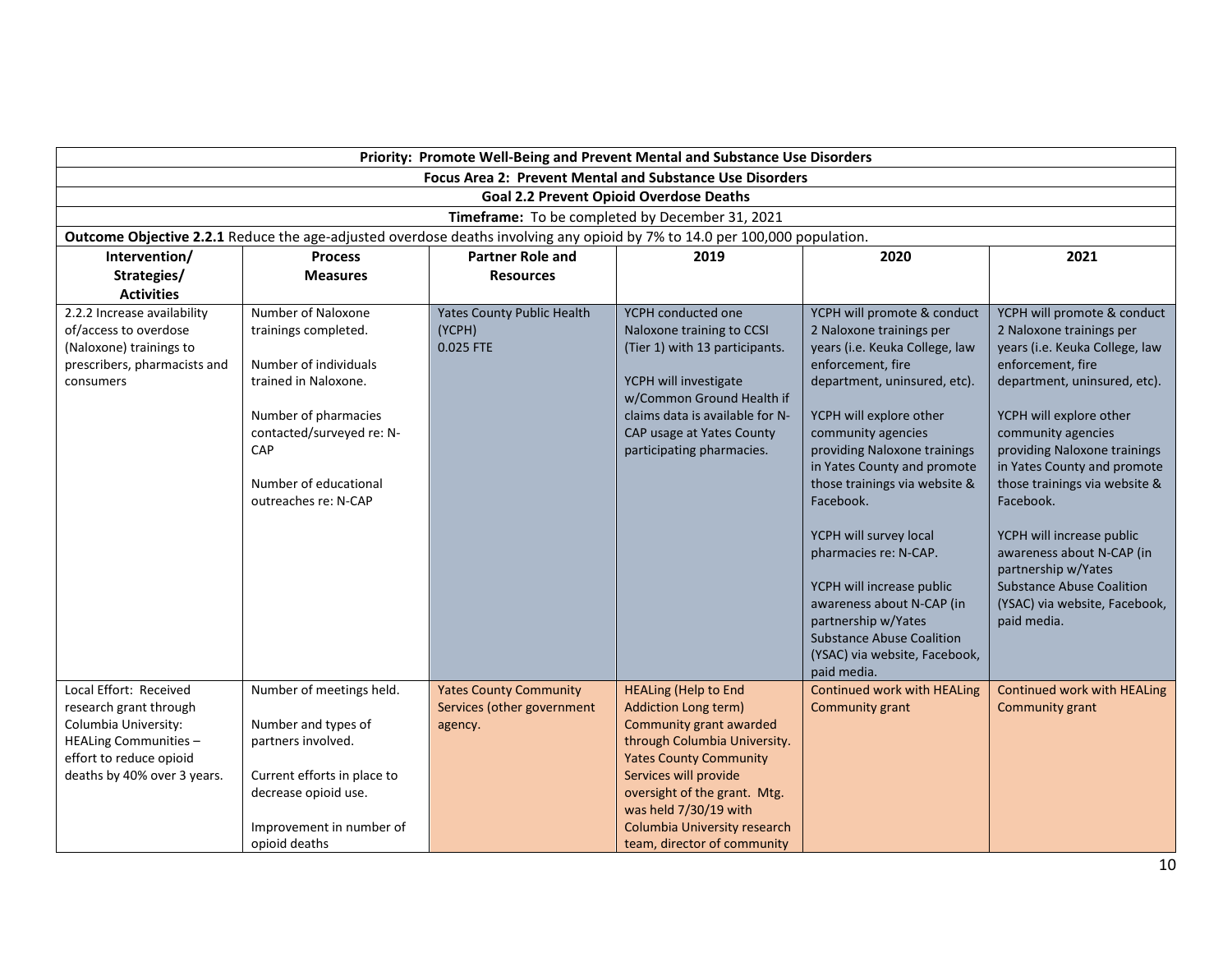|  |                                                      | services, DPH, Community<br>partners to outline grant<br>expectations & initial local<br>efforts. Tour of jail was<br>conducted and met<br>w/treatment representatives<br>who described current<br>efforts. Two professional<br>positions will be funded. |                                                          |                                                          |
|--|------------------------------------------------------|-----------------------------------------------------------------------------------------------------------------------------------------------------------------------------------------------------------------------------------------------------------|----------------------------------------------------------|----------------------------------------------------------|
|  | <b>Yates County Public Health</b><br>(YCPH) 0.01 FTE | YCPH will support efforts for<br>the grant                                                                                                                                                                                                                | YCPH will support efforts for<br>the grant               | YCPH will support efforts for<br>the grant               |
|  | <b>FLACRA (Community Based)</b><br>Organization)     | FLACRA will participate and<br>support efforts for grant                                                                                                                                                                                                  | FLACRA will participate and<br>support efforts for grant | FLACRA will participate and<br>support efforts for grant |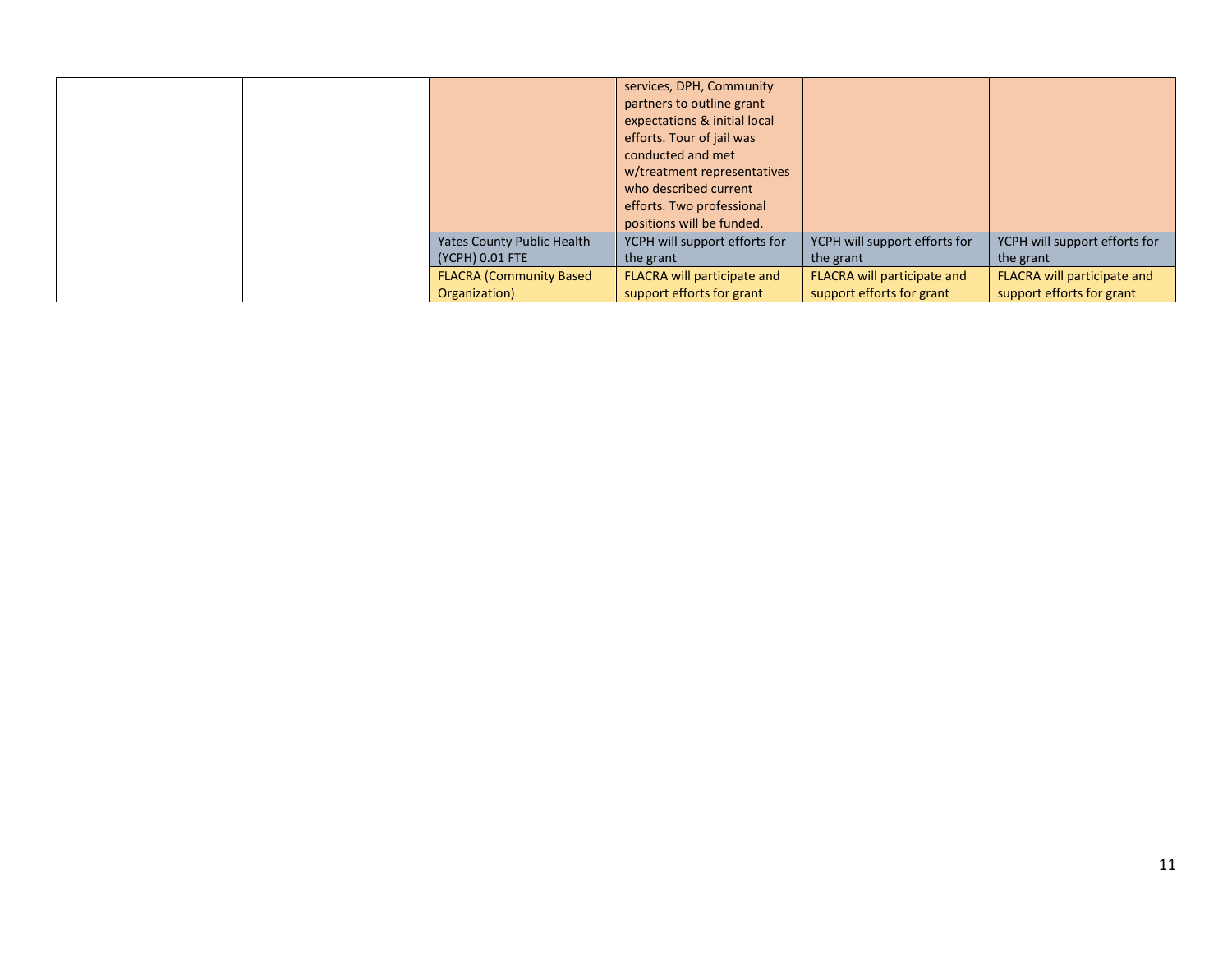|                                                                                                                            | Priority: Promote Well-Being and Prevent Mental and Substance Use Disorders                                      |                                                          |                                                                                                                                                                                                                                                                        |                                                                                                                                                                                                                                                                                                                                                                                                                                                                   |                                                                                                                                                                                                                                                                                       |  |  |  |
|----------------------------------------------------------------------------------------------------------------------------|------------------------------------------------------------------------------------------------------------------|----------------------------------------------------------|------------------------------------------------------------------------------------------------------------------------------------------------------------------------------------------------------------------------------------------------------------------------|-------------------------------------------------------------------------------------------------------------------------------------------------------------------------------------------------------------------------------------------------------------------------------------------------------------------------------------------------------------------------------------------------------------------------------------------------------------------|---------------------------------------------------------------------------------------------------------------------------------------------------------------------------------------------------------------------------------------------------------------------------------------|--|--|--|
| <b>Focus Area 2: Prevent Mental and Substance Use Disorders</b>                                                            |                                                                                                                  |                                                          |                                                                                                                                                                                                                                                                        |                                                                                                                                                                                                                                                                                                                                                                                                                                                                   |                                                                                                                                                                                                                                                                                       |  |  |  |
| <b>Goal 2.2 Prevent Opioid Overdose Deaths</b>                                                                             |                                                                                                                  |                                                          |                                                                                                                                                                                                                                                                        |                                                                                                                                                                                                                                                                                                                                                                                                                                                                   |                                                                                                                                                                                                                                                                                       |  |  |  |
|                                                                                                                            |                                                                                                                  |                                                          | Timeframe: To be completed by December 31, 2021                                                                                                                                                                                                                        |                                                                                                                                                                                                                                                                                                                                                                                                                                                                   |                                                                                                                                                                                                                                                                                       |  |  |  |
| Outcome Objective 2.2.1 Reduce the age-adjusted overdose deaths involving any opioid by 7% to 14.0 per 100,000 population. |                                                                                                                  |                                                          |                                                                                                                                                                                                                                                                        |                                                                                                                                                                                                                                                                                                                                                                                                                                                                   |                                                                                                                                                                                                                                                                                       |  |  |  |
| Intervention/<br><b>Partner Role and</b><br>2019<br>2020<br><b>Process</b>                                                 |                                                                                                                  |                                                          |                                                                                                                                                                                                                                                                        |                                                                                                                                                                                                                                                                                                                                                                                                                                                                   |                                                                                                                                                                                                                                                                                       |  |  |  |
| Strategies/                                                                                                                | <b>Measures</b>                                                                                                  | <b>Resources</b>                                         |                                                                                                                                                                                                                                                                        |                                                                                                                                                                                                                                                                                                                                                                                                                                                                   |                                                                                                                                                                                                                                                                                       |  |  |  |
| <b>Activities</b>                                                                                                          |                                                                                                                  |                                                          |                                                                                                                                                                                                                                                                        |                                                                                                                                                                                                                                                                                                                                                                                                                                                                   |                                                                                                                                                                                                                                                                                       |  |  |  |
| 2.2.5 Establish additional<br>permanent safe disposal sites<br>for prescription drugs and<br>organized take-back days      | Number of additional<br>permanent safe disposal sites<br>for prescription drugs and<br>organized take-back days. | <b>Yates County Public Health</b><br>(YCPH)<br>0.028 FTE | YCPH will explore all current<br>areas of safe disposal sites in<br>Yates County and post on<br>website.<br>YCPH promoted "Drug Take-<br>Back Days" in April and<br>October 2019 on Website,<br>Facebook, Weekly<br>Surveillance, Sandwich Board<br>& Electronic sign. | YCPH will identify 1<br>additional area of safe<br>disposal in the county and<br>move toward securing a new<br>site.<br>YCPH will outreach to Ontario<br><b>County Substance Abuse</b><br>Partnership to identify how<br>they were able to secure safe<br>disposal site/funding in<br>Rushville.<br>YCPH will promote "Drug<br>Take-Back Days" in April and<br>October 2020 on Website,<br>Facebook, Weekly<br>Surveillance, Sandwich Board<br>& Electronic sign. | YCPH will identify 1<br>additional area of safe<br>disposal in the county and<br>move toward securing a new<br>site.<br>YCPH will promote "Drug<br>Take-Back Days" in April and<br>October 2021 on Website,<br>Facebook, Weekly<br>Surveillance, Sandwich Board<br>& Electronic sign. |  |  |  |
|                                                                                                                            |                                                                                                                  | <b>S2AY Rural Health Network</b><br>(5% of FTE)          | Provide Dispose Rx bags to<br>key community partners to<br>assist in safe disposal of<br>prescription drugs.                                                                                                                                                           | Provide Dispose Rx bags to<br>key community partners to<br>assist in safe disposal of<br>prescription drugs.                                                                                                                                                                                                                                                                                                                                                      | Provide Dispose Rx bags to<br>key community partners to<br>assist in safe disposal of<br>prescription drugs.                                                                                                                                                                          |  |  |  |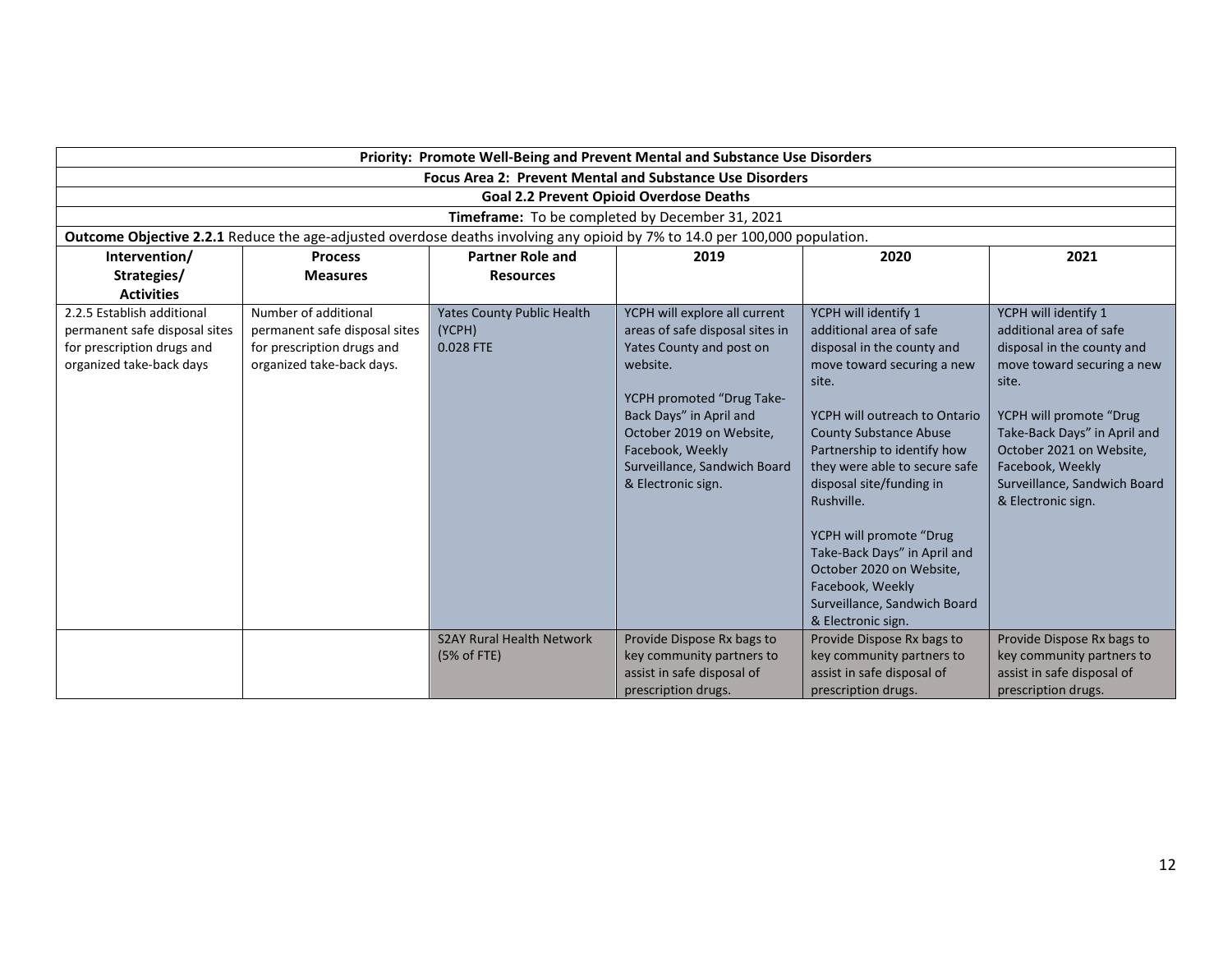| Priority: Promote Well-Being and Prevent Mental and Substance Use Disorders                                                                                                                            |                                                                                           |                                                          |                                                                                                                                                               |                                                                                                                                                                                                                                                                       |                                                                                       |  |  |
|--------------------------------------------------------------------------------------------------------------------------------------------------------------------------------------------------------|-------------------------------------------------------------------------------------------|----------------------------------------------------------|---------------------------------------------------------------------------------------------------------------------------------------------------------------|-----------------------------------------------------------------------------------------------------------------------------------------------------------------------------------------------------------------------------------------------------------------------|---------------------------------------------------------------------------------------|--|--|
| <b>Focus Area 2: Prevent Mental and Substance Use Disorders</b>                                                                                                                                        |                                                                                           |                                                          |                                                                                                                                                               |                                                                                                                                                                                                                                                                       |                                                                                       |  |  |
| Goal 2.3 Prevent & Address Adverse Childhood Experiences                                                                                                                                               |                                                                                           |                                                          |                                                                                                                                                               |                                                                                                                                                                                                                                                                       |                                                                                       |  |  |
|                                                                                                                                                                                                        |                                                                                           |                                                          | Timeframe: To be completed by December 31, 2021                                                                                                               |                                                                                                                                                                                                                                                                       |                                                                                       |  |  |
|                                                                                                                                                                                                        |                                                                                           |                                                          |                                                                                                                                                               |                                                                                                                                                                                                                                                                       |                                                                                       |  |  |
| <b>Outcome Objective 2.3.3</b> Increase communities reached by opportunities to build resilience by at least 10%<br><b>Partner Role and</b><br>2020<br>2021<br>Intervention/<br>2019<br><b>Process</b> |                                                                                           |                                                          |                                                                                                                                                               |                                                                                                                                                                                                                                                                       |                                                                                       |  |  |
| Strategies/                                                                                                                                                                                            | <b>Measures</b>                                                                           | <b>Resources</b>                                         |                                                                                                                                                               |                                                                                                                                                                                                                                                                       |                                                                                       |  |  |
| <b>Activities</b>                                                                                                                                                                                      |                                                                                           |                                                          |                                                                                                                                                               |                                                                                                                                                                                                                                                                       |                                                                                       |  |  |
| 2.3.3 Grow resilient<br>communities through<br>education, engagement,<br>activation/mobilization and<br>celebration.                                                                                   | Number of community<br>organizations/members who<br>participated in ACE's<br>discussions. | <b>Yates County Public Health</b><br>(YCPH)<br>0.025 FTE | YCPH promoted a free<br>training on ACES on 10/22/19<br>offered by Family Counseling<br>Services of the Finger Lakes.<br>YCPH staff attended<br>the training. | YCPH will continue to<br>become familiar with ACE's<br>via trainings & webinars.<br>YCPH and its partners will<br>assemble community<br>partners (community<br>organizations, schools,<br>providers, etc.) to<br>education/address ACE's in<br>the community setting. | YCPH will work with<br>community partners to<br>promote resilient<br>communities.     |  |  |
|                                                                                                                                                                                                        |                                                                                           | <b>S2AY Rural Health Network</b>                         | Organize<br>workshop/conference to<br>educate community on ACES<br>and resilience.                                                                            | Work with YCPH to establish<br>plan for continued<br>community engagement on<br>ACES.                                                                                                                                                                                 | Work with YCPH to establish<br>plan for continued<br>community engagement on<br>ACES. |  |  |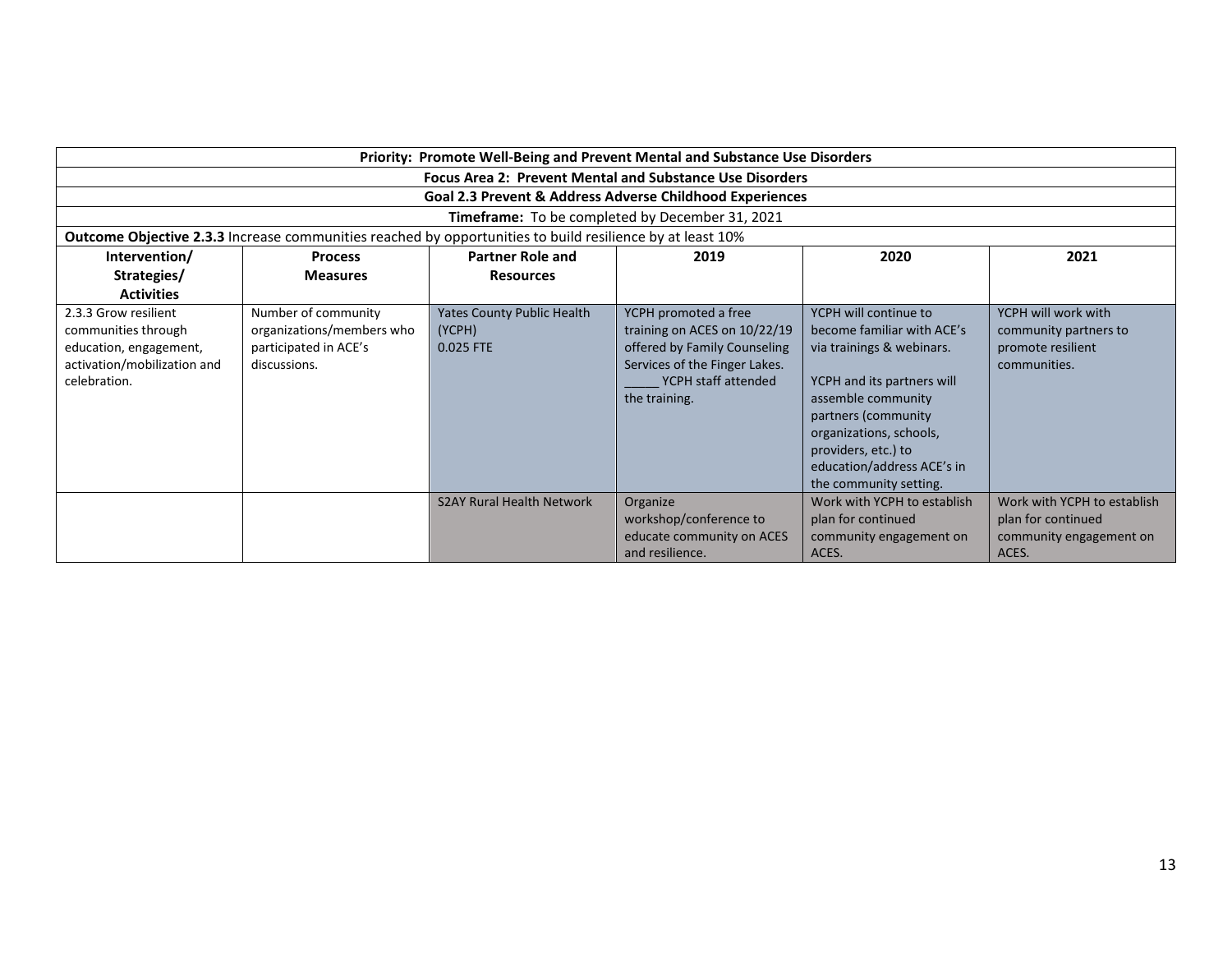| Priority: Promote Well-Being and Prevent Mental and Substance Use Disorders                                                                                                                                                                     |                                                                                                                                    |                                                                               |                                                                                                                                                                                                                                                                                                                                                                                                                                                                                                                                            |                                                                                                                                                                                                                                                                       |                                                                                                                                                                         |  |
|-------------------------------------------------------------------------------------------------------------------------------------------------------------------------------------------------------------------------------------------------|------------------------------------------------------------------------------------------------------------------------------------|-------------------------------------------------------------------------------|--------------------------------------------------------------------------------------------------------------------------------------------------------------------------------------------------------------------------------------------------------------------------------------------------------------------------------------------------------------------------------------------------------------------------------------------------------------------------------------------------------------------------------------------|-----------------------------------------------------------------------------------------------------------------------------------------------------------------------------------------------------------------------------------------------------------------------|-------------------------------------------------------------------------------------------------------------------------------------------------------------------------|--|
| <b>Focus Area 2: Prevent Mental and Substance Use Disorders</b>                                                                                                                                                                                 |                                                                                                                                    |                                                                               |                                                                                                                                                                                                                                                                                                                                                                                                                                                                                                                                            |                                                                                                                                                                                                                                                                       |                                                                                                                                                                         |  |
|                                                                                                                                                                                                                                                 |                                                                                                                                    |                                                                               | <b>Goal 2.5 Prevent Suicides</b>                                                                                                                                                                                                                                                                                                                                                                                                                                                                                                           |                                                                                                                                                                                                                                                                       |                                                                                                                                                                         |  |
|                                                                                                                                                                                                                                                 |                                                                                                                                    |                                                                               | Timeframe: To be completed by December 31, 2021                                                                                                                                                                                                                                                                                                                                                                                                                                                                                            |                                                                                                                                                                                                                                                                       |                                                                                                                                                                         |  |
|                                                                                                                                                                                                                                                 | Outcome Objective 2.5.2: Reduce the age-adjusted suicide mortality rate by 10% to 7 per 100,000.                                   |                                                                               |                                                                                                                                                                                                                                                                                                                                                                                                                                                                                                                                            |                                                                                                                                                                                                                                                                       |                                                                                                                                                                         |  |
| Intervention/                                                                                                                                                                                                                                   | <b>Process</b>                                                                                                                     | <b>Partner Role and</b>                                                       | 2019                                                                                                                                                                                                                                                                                                                                                                                                                                                                                                                                       | 2020                                                                                                                                                                                                                                                                  | 2021                                                                                                                                                                    |  |
| Strategies/                                                                                                                                                                                                                                     | <b>Measures</b>                                                                                                                    | <b>Resources</b>                                                              |                                                                                                                                                                                                                                                                                                                                                                                                                                                                                                                                            |                                                                                                                                                                                                                                                                       |                                                                                                                                                                         |  |
| <b>Activities</b>                                                                                                                                                                                                                               |                                                                                                                                    |                                                                               |                                                                                                                                                                                                                                                                                                                                                                                                                                                                                                                                            |                                                                                                                                                                                                                                                                       |                                                                                                                                                                         |  |
| 2.5.4 Identify & support<br>people at risk: Gatekeeper<br>Training, crisis intervention,<br>treatment for people at risk<br>of suicide, treatment to<br>prevent re-attempts,<br>postvention, safe reporting<br>and messaging about<br>suicides. | Number of Gatekeeper<br>Trainings (MHFA & YMHFA)<br>Number of individuals<br>trained.<br>Number of<br>outreach/educational events. | <b>Yates County Community</b><br>Services (other governmental<br>unit).       | <b>Conduct MHFA &amp; YMHFA</b><br>trainings. One individual<br>from Yates County was<br>selected to attend the<br><b>Conference of Mental</b><br><b>Hygiene Directors Youth</b><br><b>Mental Health First Aide</b><br>"Train the Trainer" in the Fall<br>'19.<br>Planning underway to<br>provide 2 or three additional<br>YMHFA trainings during 2019<br>(Nov).<br>Participation in the Systems<br>of Care (SOC) planning which<br>addresses mental health<br>issues in youth.<br>Participate in Crisis<br>Intervention Training (CIT), a | <b>Conduct MHFA &amp; YMHFA</b><br>trainings.<br>Administer the biannual<br>school survey regarding<br>substance use and mental<br>health issues.<br>Participation in Systems of<br>Care Planning.<br><b>Participating in Crisis</b><br><b>Intervention Training.</b> | <b>Conduct MHFA &amp; YMHFA</b><br>trainings.<br>Participation in Systems of<br>Care Planning.<br><b>Participating in Crisis</b><br><b>Intervention Training.</b>       |  |
|                                                                                                                                                                                                                                                 |                                                                                                                                    |                                                                               | collaborative effort between<br>several community agencies<br>& law enforcement.                                                                                                                                                                                                                                                                                                                                                                                                                                                           |                                                                                                                                                                                                                                                                       |                                                                                                                                                                         |  |
|                                                                                                                                                                                                                                                 |                                                                                                                                    | <b>Suicide Coalition of Yates</b><br>County (Community based<br>organization. | "Talk Saves Lives" was<br>presented to more than 70<br>community members.<br>"Train the Trainer" trained 7<br>community members to be<br>"Talk Saves Lives" facilitators.                                                                                                                                                                                                                                                                                                                                                                  | "Talk Saves Lives", "Train the<br>Trainer", "It Real", "More<br>than Sad", "Out of the<br>Darkness" community walk &<br>educational tabling will take<br>place in 2020.                                                                                               | "Talk Saves Lives", "Train the<br>Trainer", "It Real", "More<br>than Sad", "Out of the<br>Darkness" community walk &<br>educational tabling will take<br>place in 2021. |  |